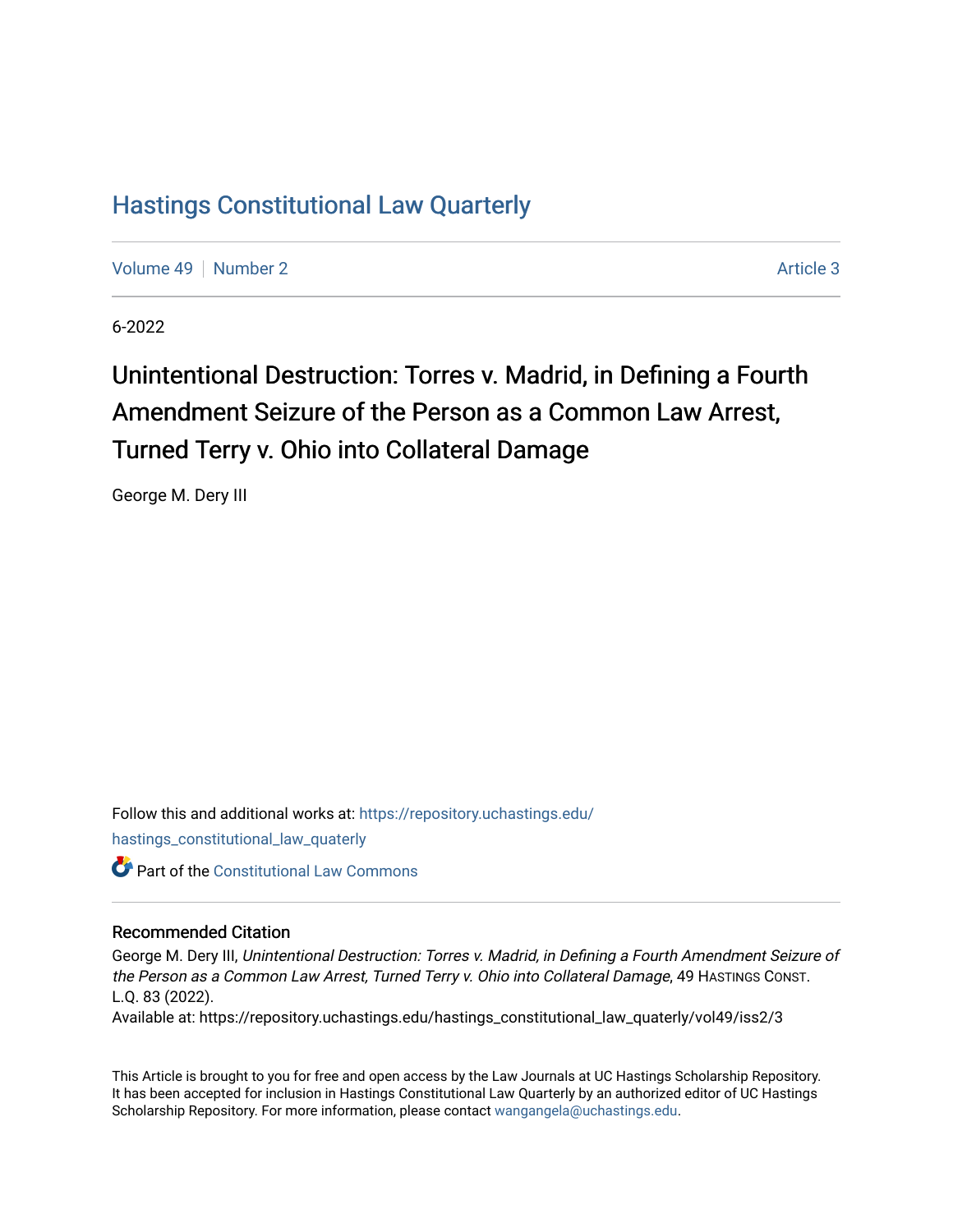## Unintentional Destruction: *Torres v. Madrid*, in Defining a Fourth Amendment Seizure of the Person as a Common Law Arrest, Turned *Terry v. Ohio* into Collateral Damage

BY GEORGE M. DERY III\*

### **Abstract**

This article analyzes *Torres v. Madrid*, in which the Supreme Court ruled an officer seized a person when he shot her, even though the suspect temporarily eluded capture after the shooting. This work examines the logical implications of *Torres*'s reasoning. *Torres* equated a Fourth Amendment seizure of the person with a common law arrest and defined an arrest to include an officer's slightest touching of a person, even with only a finger. This article asserts that the force of *Torres*'s logic has elevated the *Terry* stop and frisk to a full arrest because *Terry*'s intrusion involves official touching and control beyond *Torres*'s common law minimum. Since *Terry* allowed officers to perform a stop and frisk on reasonable suspicion, a level of certainty below the probable cause needed for an arrest, logical consistency would require the Court to either disapprove *Terry* stops and frisks based on reasonable suspicion or forgo the strict application of common law to the Fourth Amendment. Finally, this article suggests that, with the dramatic changes in policing and society occurring since the common law era, true fealty to Fourth Amendment values requires that the Court broaden its approach while respecting the precedent of the last fifty years.

<sup>\*</sup> Professor, California State University Fullerton, Division of Politics, Administration, & Justice; former Deputy District Attorney, Los Angeles, California; J.D. 1987, Loyola Law School, Los Angeles; B.A. 1983, University of California Los Angeles.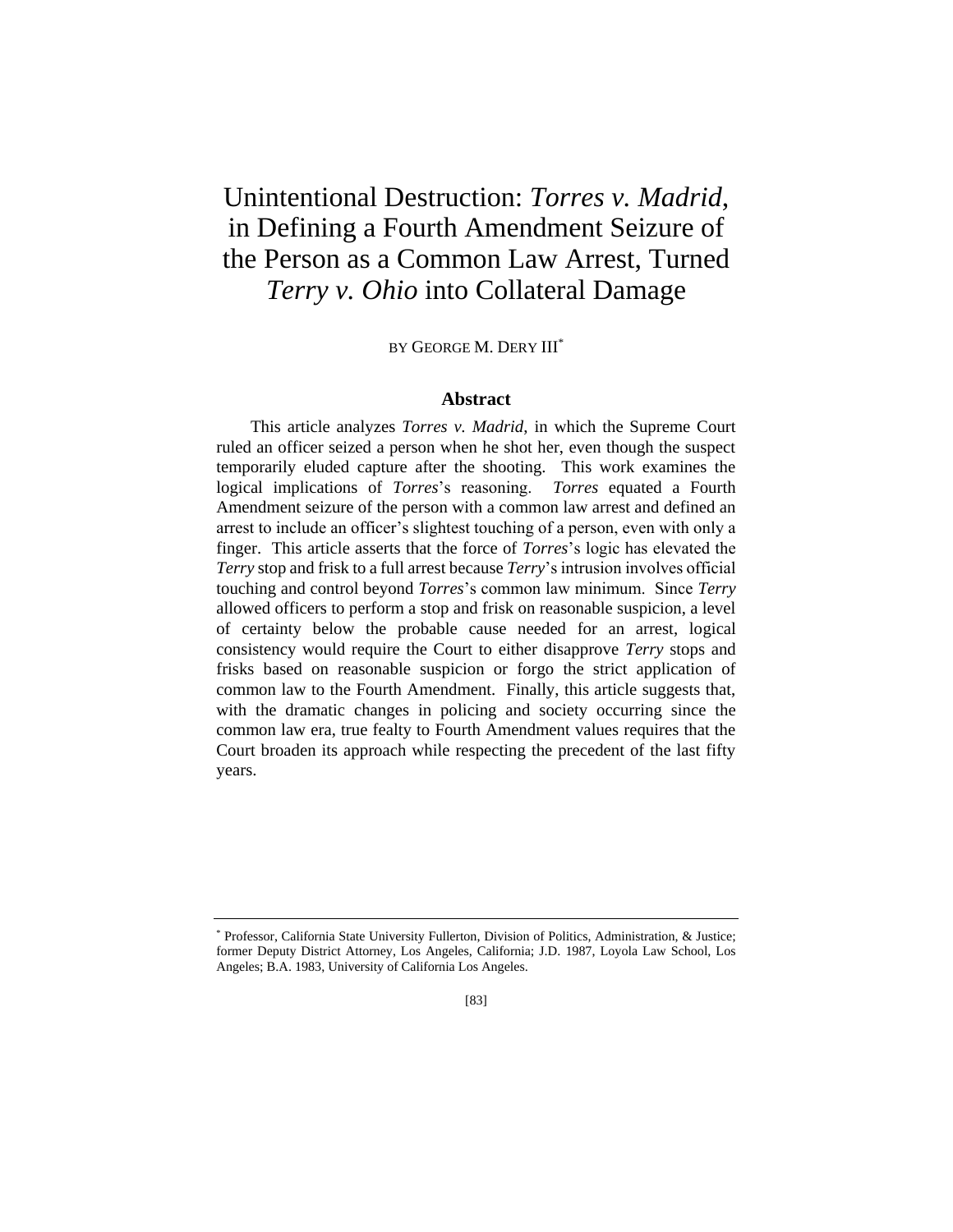## **TABLE OF CONTENTS**

| I.  |                                                                  |                                                                  |  |
|-----|------------------------------------------------------------------|------------------------------------------------------------------|--|
| П.  | California v. Hodari D.'s Determination that an Arrest at Common |                                                                  |  |
|     |                                                                  | Law Was a Quintessential Fourth Amendment Seizure of the Person  |  |
|     |                                                                  | Launched the Court on a Rigidly Cramped Interpretation of the    |  |
|     |                                                                  |                                                                  |  |
| Ш.  |                                                                  |                                                                  |  |
|     | $A_{\cdot}$                                                      |                                                                  |  |
|     | B.                                                               |                                                                  |  |
|     |                                                                  |                                                                  |  |
| IV. |                                                                  | The Logical Implications of Torres v. Madrid's Common Law        |  |
|     |                                                                  |                                                                  |  |
|     | А.                                                               | Terry Based its Analysis on Balancing the Competing Concerns     |  |
|     |                                                                  | of the Government and Citizens Rather than on Constitutional     |  |
|     |                                                                  | Text, Leaving its Ruling Vulnerable to Torres v. Madrid's        |  |
|     |                                                                  | Common Law Definition of a Fourth Amendment "Seizure of a        |  |
|     |                                                                  |                                                                  |  |
|     | <b>B.</b>                                                        | Logical Consistency, in the Wake of Torres v. Madrid's           |  |
|     |                                                                  | Reasoning, Would Require the Court to Choose Between the         |  |
|     |                                                                  | Unpalatable Options of Overturning Terry or Divorcing Itself     |  |
|     |                                                                  | from Strict Adherence to the Common Law Interpretation of the    |  |
|     |                                                                  |                                                                  |  |
|     | C.                                                               | Application of Common Law Rules to Policing Today Should Be      |  |
|     |                                                                  | Performed with a Recognition that Centuries-Old Institutions and |  |
|     |                                                                  | Norms Cannot Supply Every Answer to Fourth Amendment             |  |
|     |                                                                  |                                                                  |  |
|     |                                                                  | D. The More Practical, and Less Radical, Solution for the Court  |  |
|     |                                                                  | Would Be to Recognize Terry as Valid Precedent in the Long       |  |
|     |                                                                  | Evolution of Fourth Amendment Interpretation 109                 |  |
| V.  |                                                                  |                                                                  |  |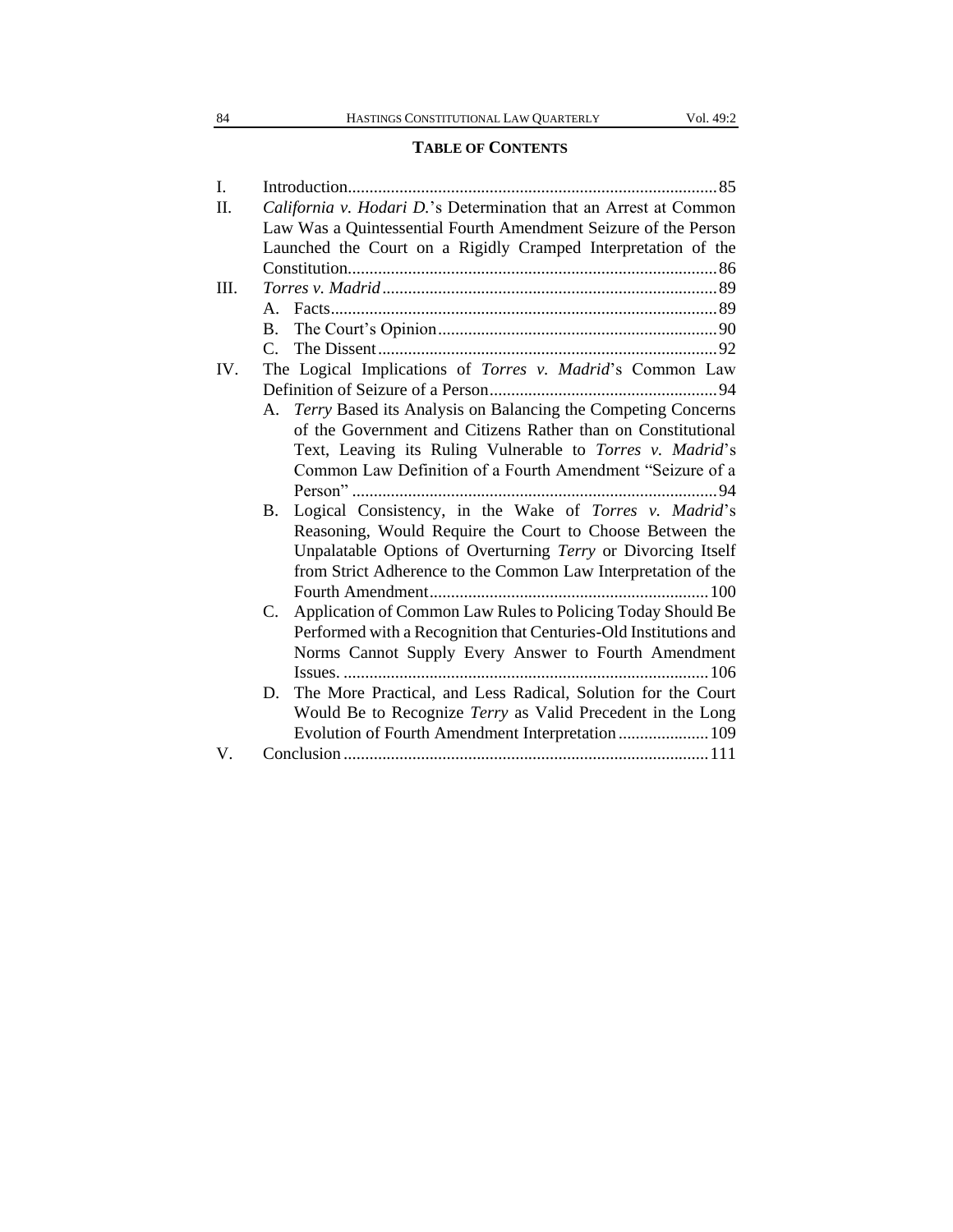### **I. Introduction**

In *Torres v. Madrid*, the U.S. Supreme Court held that an officer seizes a person when he shoots her, even if the person shot "temporarily eludes capture after the shooting."<sup>1</sup> The justices who took part in the *Torres*'s decision hotly contested the issue in the case. The dissent accused the Court of expanding on dicta, violating canonical rules of interpretation, and reengineering long-abandoned precedent.<sup>2</sup> All justices considering the case, however, agreed that the question of Fourth Amendment protection hinged on the proper understanding of English common law cases dating as far back as four centuries ago.<sup>3</sup> The *Countess of Rutland's Case*, which generated particular disagreement between the majority and dissent, was decided by the Star Chamber in  $1605<sup>4</sup>$ . The majority likened the arrest the serjeants-atmace made by touching Isabel Holcroft, Countess of Rutland, with a mace to the officers' seizure of Torres by shooting her.<sup>5</sup> The dissent in *Torres*  deemed these "mere-touch" arrests to be a "farce."<sup>6</sup>

The definition of seizure that the Court unearthed relied on the common law definition of arrest as the "quintessential 'seizure' of the person under our Fourth Amendment jurisprudence."<sup>7</sup> The reasoning behind the *Torres* decision equated a Fourth Amendment seizure with common law arrest, which directly undermined the constitutional viability of the stop and frisk recognized in *Terry v. Ohio*.<sup>8</sup> A *Terry* stop and frisk, involving as it does the thorough pat down of a person under the officer's control, would certainly fulfill, and even exceed, the "slightest application of force" occasioned by the tap of a mace that amounts to a full arrest under the *Torres* definition of a seizure of a person.<sup>10</sup> However, since our nation's founding, arrests have required probable cause rather than the reasonable suspicion crafted in *Terry*  for a stop and frisk.<sup>11</sup> Thus, *Torres*'s novel "slightest touch" arrest elevates

- 8. Terry v. Ohio*,* 392 U.S. 1, 19, n. 16, 30 (1968).
- 9*. Id.* at 17, n. 13.
- 10*. Torres*, 141 S. Ct. at 996.

<sup>1.</sup> Torres v. Madrid, 141 S. Ct. 989, 993-94 (2021).

<sup>2</sup>*. Torres*, 141 S. Ct. at 1005, 1007, 1017, 1011 (Gorsuch, J., dissenting).

<sup>3</sup>*. Id.* at 997, 1013. Only eight justices decided the case because "Justice Barrett took no part in the consideration or decision of this case." *Id.* at 1003.

<sup>4</sup>*. Id.* (citing *Countess of Rutland's Case*, 6 Co. Rep. 52b, 77 Eng. Rep. 332 (Star Chamber 1605)).

<sup>5</sup>*. Id.* at 997-98.

<sup>6</sup>*. Id.* at 1011.

<sup>7</sup>*. Id.* at 995.

<sup>11.</sup> As noted by Justice Douglas in his dissenting opinion in *Terry*, "[O]fficers up to today have been permitted to effect arrests or searches without warrants only when the facts within their personal knowledge would satisfy the constitutional standard of probable cause. At the time of their 'seizure' without a warrant they must possess facts concerning the person arrested that would have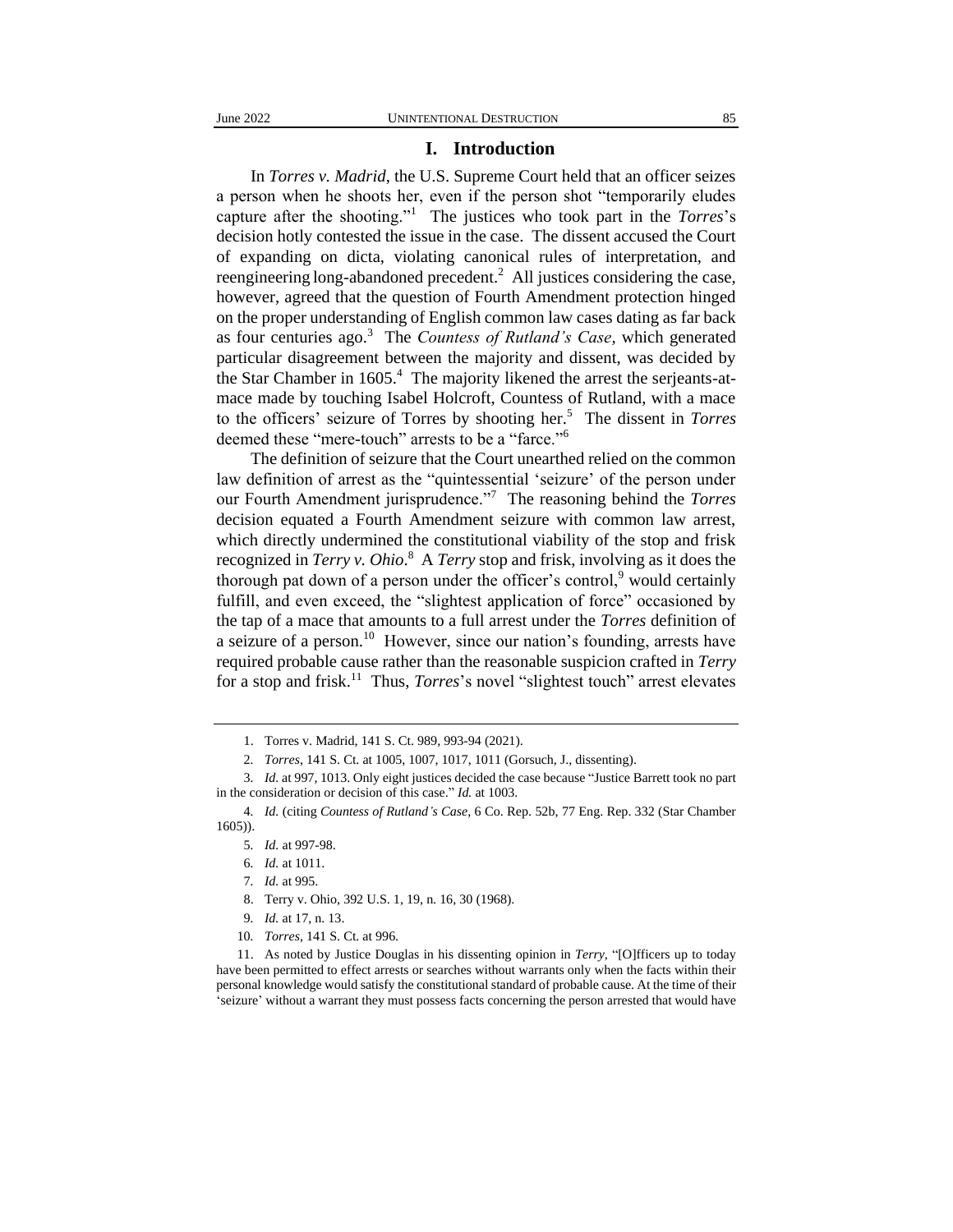a *Terry* stop and frisk to an arrest, which occurs countless times a day in our nation without the legal backing of probable cause.<sup>12</sup> If *Terry* went out on a limb in justifying a stop and frisk on reasonable suspicion, *Torres* built the saw to cut that limb off.

Given the danger that *Torres* poses to *Terry*, will the Court follow *Torres*'s logic to its conclusion and end the *Terry* stop and frisk? True adherence to the common law of our Founders might require such a drastic measure. Or will the Court flinch at the originalist implications of its reasoning and maintain *Terry*, a seminal case which has been recognized as precedent for over half a century? This article considers these questions and offers a measured solution that acknowledges the importance of the common law while respecting the Court's major precedent.

## **II.** *California v. Hodari D.***'s Determination that an Arrest at Common Law Was a Quintessential Fourth Amendment Seizure of the Person Launched the Court on a Rigidly Cramped Interpretation of the Constitution.**

*Torres v. Madrid* was not the first case to define a Fourth Amendment seizure of the person in terms of common law arrest. Thirty years earlier, in *California v. Hodari D.*, the Court consulted the common law definition of arrest to determine when a seizure of a person occurred.<sup>13</sup> In *Hodari D.*, officers on patrol in Oakland, California saw a group of juveniles huddling around a parked car.<sup>14</sup> When the youths took flight upon seeing the police, Officer Jerry Pertoso left his police car and pursued one of the juveniles, Hodari D., on foot.<sup>15</sup> Hodari D. did not actually see Officer Pertoso "until the officer was almost upon him, whereupon he tossed away what appeared to be a small rock."<sup>16</sup> Only a "moment later," the officer tackled and handcuffed Hodari D.<sup>17</sup> Police found that the rock Hodari D. had discarded was crack cocaine.<sup>18</sup>

These facts presented the Court with the issue of "whether, at the time he dropped the drugs, Hodari D. had been 'seized' within the meaning of the

13. California v. Hodari D., 499 U.S. 621, 624 (1991).

- 17*. Id.*
- 18*. Hodari D.*, 499 U.S. at 623.

satisfied a magistrate that 'probable cause' was indeed present. The term 'probable cause' rings a bell of certainty that is not sounded by phrases such as 'reasonable suspicion.'" *Terry*, 392 U.S. at 37 (Douglas, J., dissenting).

<sup>12</sup>*. Torres*, 141 S. Ct. at 997.

<sup>14</sup>*. Id.* at 622.

<sup>15</sup>*. Id.* at 623.

<sup>16</sup>*. Id.*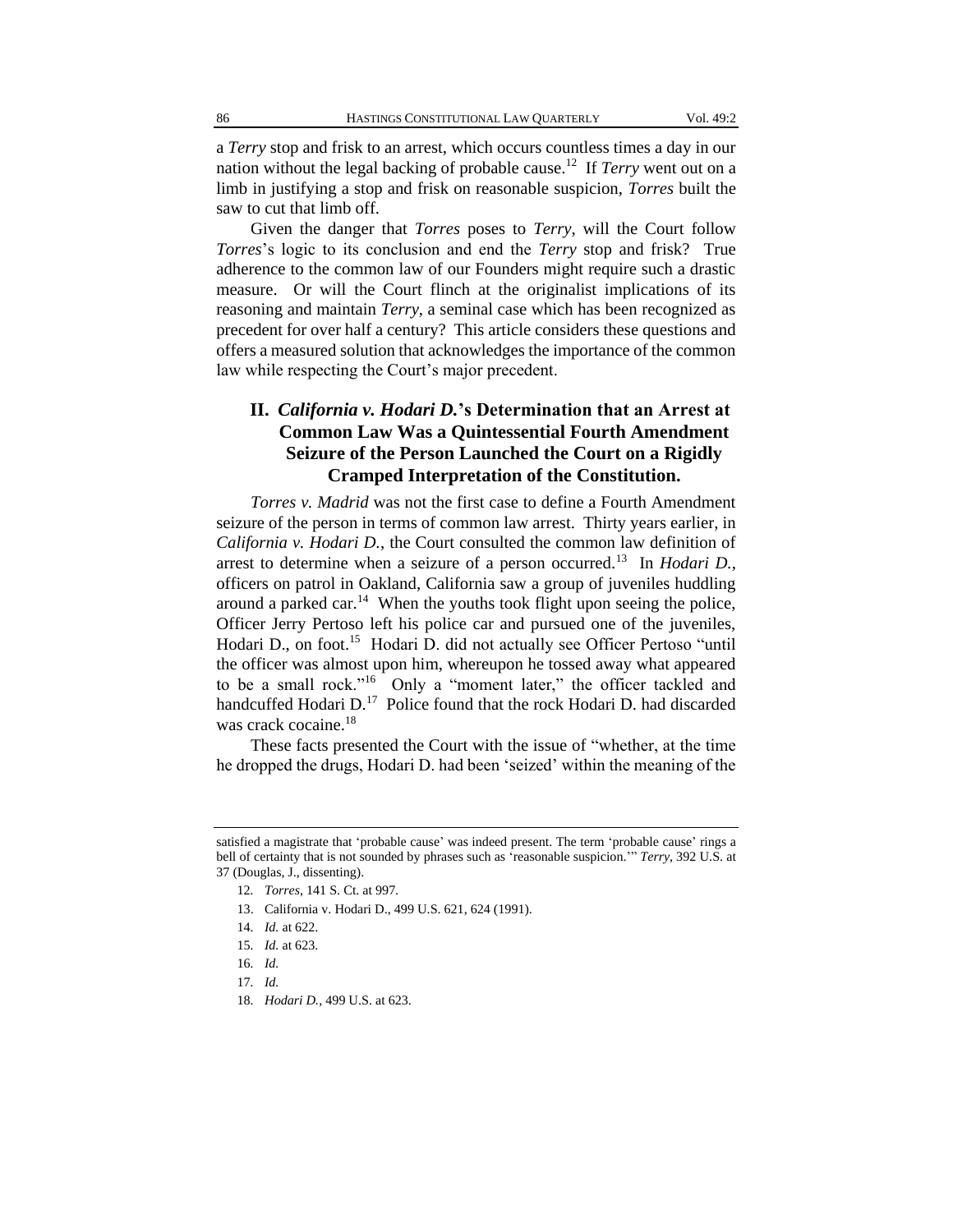Fourth Amendment."<sup>19</sup> If Pertoso had seized Hodari D. merely by chasing him, then that seizure, lacking sufficient justification, would taint the drugs as fruit of an illegal seizure. $^{20}$  If, instead, Pertoso had only seized Hodari D. when he tackled him after the cocaine was discarded, then Hodari D. merely abandoned the drugs.<sup>21</sup> *Hodari D*.'s issue thus focused on whether the officer's pursuit amounted to a seizure by a "show of authority." The Court itself noted that its case did "not involve the application of any physical force" because "Hodari was untouched by Officer Pertoso" at the time he disposed of the cocaine.<sup>22</sup> Despite the lack of physical contact, *Hodari D*. began its analysis by first defining a Fourth Amendment seizure of the person by "physical force" before considering "show of authority."<sup>23</sup>

*Hodari D.* analyzed a Fourth Amendment seizure of a person through force by focusing on the definition of an "arrest," which it deemed "the quintessential 'seizure of the person' under our Fourth Amendment jurisprudence."<sup>24</sup> To be "quintessential," according to *Merriam Webster*, is to be "perfectly typical or representative of a particular kind of person or thing."<sup>25</sup> In the Court's hands, however, an arrest evolved from being a typical example of a seizure to being the definition of all seizures, for *Hodari D.* created its current boundaries of a seizure by reference to common law arrest.<sup>26</sup> First, the Court noted, "[t]o constitute an arrest ... under our Fourth

24*. Hodari D.*, 499 U.S. at 624.

25. Quintessential means the "most typical example or representative," *Quintessential*, MERRIAM-WEBSTER, https://www.merriam-webster.com/dictionary/quintessential. In using the "quintessentially a seizure" quotation, *Hodari D.* made a little go a long way. The Court had retrieved the passage from Justice Powell's concurrence in *United States v. Watson*. United States v. Watson, 423 U.S. 411, 428 (1976) (Powell, J., concurring). The full quotation of Justice Powell is, "[s]ince the Fourth Amendment speaks equally to both searches and seizures, and since an arrest, the taking hold of one's person, is quintessentially a seizure, it would seem that the constitutional provision should impose the same limitations upon arrests that it does upon searches," *id.* Here, Justice Powell, despite accepting the Court's holding in *Watson* that police need not obtain an arrest warrant when arresting a person in a public place, was suggesting that logic would require a warrant for an arrest since the Fourth Amendment requires a warrant for a search, which in the abstract, is a less intrusive official invasion on the individual. *Id.* at 423-28. Thus, Justice Powell, in simply noting that the Court places less restrictions on a seizure, even though it is a more intrusive government action than a search, mentioned that an arrest is a kind of a seizure, *id. Hodari D.* then employed this unremarkable assertion to make an arrest *the* definition of a Fourth Amendment seizure of a person, *Hodari D.*, 499 U.S. at 624, 626.

26*. Hodari D.*, 499 U.S. at 624, 626.

<sup>19</sup>*. Id.*

<sup>20</sup>*. Id.* at 624.

<sup>21</sup>*. Hodari D.*, 499 U.S. at 624.

<sup>22</sup>*. Id.* at 625.

<sup>23</sup>*. Id.* at 624. The Court acknowledged that its case was "removed" some steps away from its physical force discussion because of the lack of any physical force being applied to Hodari D. when he dispensed with the drugs, *id.* at 625. The dissent in *Torres* noted the contact or touch discussion was, by, "any account, … Dicta," *Torres*, 141 S. Ct. at 1005 (2021) (Gorsuch, J., dissenting).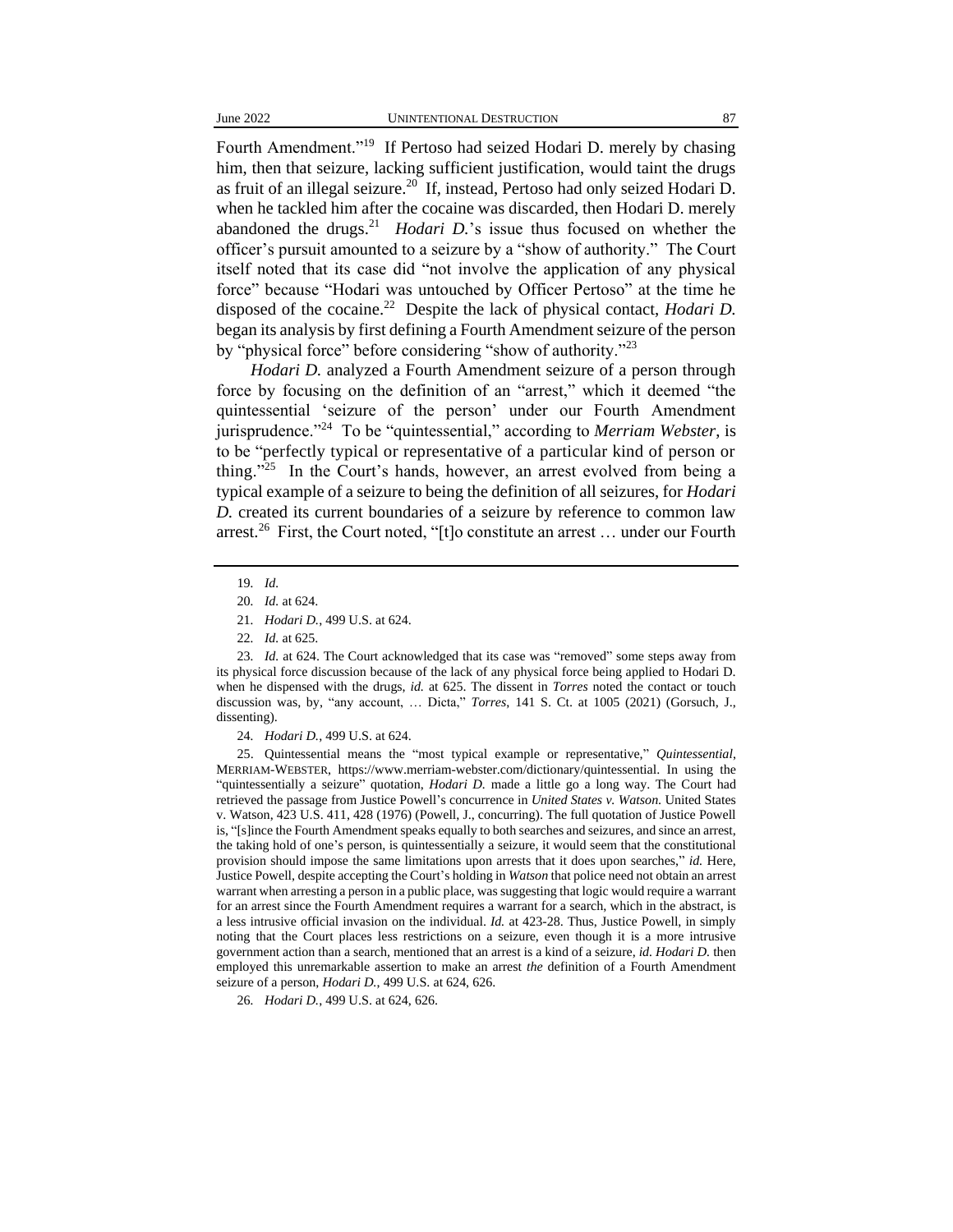Amendment jurisprudence—the mere grasping or application of physical force with lawful authority, whether or not it succeeded in subduing the arrestee, was sufficient."<sup>27</sup> The Court then employed this definition of arrests to all seizures by stating, "[t]he word 'seizure' readily bears the meaning of a laying on of hands or application of physical force to restrain movement, even when it is ultimately unsuccessful."<sup>28</sup> The Court clarified that "merely touching" one who breaks free did not constitute "a continuing arrest during the period of fugitivity."<sup>29</sup> Thus, according to *Hodari D.*, to be seized under the Fourth Amendment was to be arrested.<sup>30</sup>

The Court had committed to viewing a Fourth Amendment seizure of the person through a common law lens even before it reached the actual issue presented in the case—"whether, with respect to a show of authority as with respect to application of physical force, a seizure occurs even though the subject does not yield."<sup>31</sup> In answer to this second question, the Court held that no seizure occurs with show of authority if the suspect refuses to "yield" because, "[a]n arrest requires *either* physical force … or, where that is absent, *submission* to the assertion of authority."<sup>32</sup> Hodari D.'s failure to stop when chased did not trigger the Fourth Amendment because there simply is no seizure when, despite an officer "yelling 'Stop, in the name of the law!" the suspect "continues to flee."<sup>33</sup> The Court concluded, "since Hodari did not comply with that injunction he was not seized until he was tackled."<sup>34</sup>

In defining a Fourth Amendment seizure of a person, whether by force or by show of authority, *Hodari D.* harkened back to common law, which limited a seizure to an arrest.<sup>35</sup> Such a conclusion was a necessary result of the Court's approach because, at common law, an arrest was the only recognized form of seizure. The lesser seizure of a stop and frisk would only

<sup>27</sup>*. Hodari D.*, 499 U.S. at 624.

<sup>28</sup>*. Id.* at 626.

<sup>29</sup>*. Id.* at 625.

<sup>30</sup>*. Id.* at 624. By focusing on common law cases, *Hodari D.* necessarily limited itself to arrests. The only seizure in existence at the time of common law was the arrest—*Terry v. Ohio*, with its recognition of the lesser form of a seizure known as a "stop," would only occur nearly two centuries after the American Revolution. *Terry*, 392 U.S. at 16, 30. "Until *Terry*, the Supreme Court's cases suggested that the only seizure of the person by the Fourth Amendment was an arrest." CHARLES H. WHITEBREAD & CHRISTOPHER SLOBOGIN, CRIMINAL PROCEDURE: AN ANALYSIS OF CASES AND CONCEPTS 217 (Foundation Press, 7th ed. 2020).

<sup>31</sup>*. Hodari D.*, 499 U.S. at 626.

<sup>32</sup>*. Id.*

<sup>33</sup>*. Id.*

<sup>34</sup>*. Id.* at 629.

<sup>35</sup>*. Hodari D.* explained, "We have consulted the common-law to explain the meaning of seizure...," *id.* at 626, n. 2. Also please note the sentence referring to footnote 24, which states, "…"arrest," which it deemed "the quintessential 'seizure of the person…'"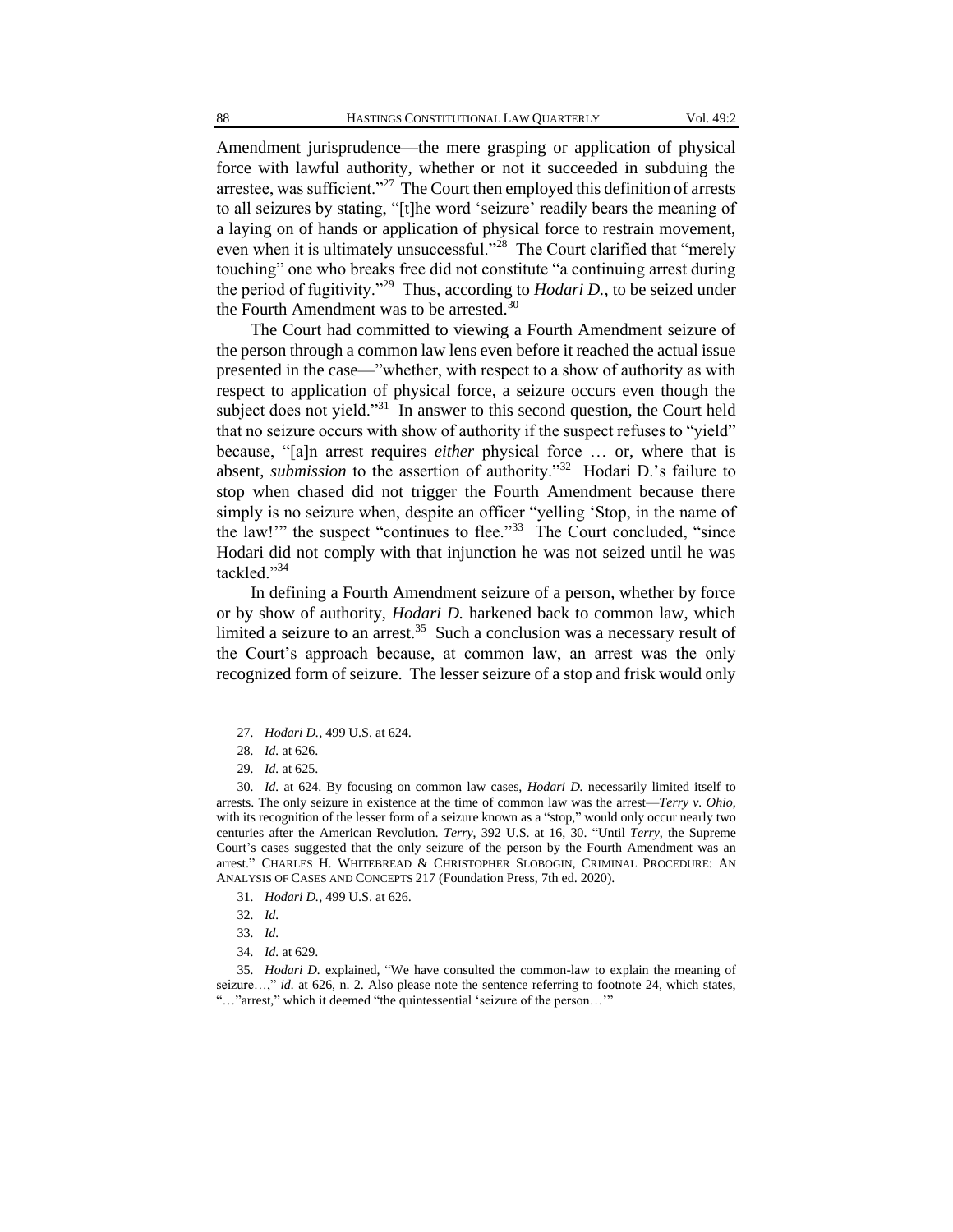be formally recognized by the Court in *Terry v. Ohio*. 36 The full consequences of restricting Fourth Amendment seizures of a person to common law rules would not be fully realized until *Torres v. Madrid*.

#### **III.** *Torres v. Madrid*

### A. Facts

On July 15, 2014, Officers Janice Madrid and Richard Williamson of the New Mexico State Police force went to an apartment complex in Albuquerque attempting to execute an arrest warrant for a woman accused, among other crimes, of drug trafficking and murder. $37$  When the officers observed Roxanne Torres standing near a Toyota FJ Cruiser, they determined that she was not the "target of the warrant."<sup>38</sup> However, Torres, either suffering methamphetamine withdrawal or actively "tripping out bad" on the drug, and also being the subject of another arrest warrant, got into the vehicle's driver's seat as the officers approached.<sup>39</sup> When the officers tried to speak with Torres, going so far as to attempt to open her car door, "she hit the gas to escape them."<sup>40</sup> Despite the officers' "tactical vests marked with police identification," Torres believed they were armed carjackers.<sup>41</sup> While Torres claimed that neither Madrid nor Williamson stood in the path of her  $car<sub>1</sub><sup>42</sup>$  the officers feared the "oncoming car was about to hit them."<sup>43</sup> Both officers responded to *Torres*'s flight by firing "13 shots at Torres, striking her twice in the back and temporarily paralyzing her left arm."<sup>44</sup> "Steering with her right arm, Torres accelerated through the fusillade of bullets, exited the apartment complex," and drove until she stopped to ask a bystander to report an attempted carjacking.<sup>45</sup> Torres then stole a Kia Soul idling nearby and drove 75 miles to Grants, New Mexico.<sup>46</sup> The hospital in Grants airlifted Torres back to a hospital in Albuquerque, where she was arrested.<sup>47</sup>

- 39*. Id.* at 989, 994, 1003 (J., Gorsuch, dissenting).
- 40*. Id.* at 1003 (J., Gorsuch, dissenting).

- 42*. Id.*
- 43*. Torres*, 141 S. Ct. at 1003.
- 44*. Id.* at 989, 994.
- 45*. Id.*
- 46*. Torres*, 141 S. Ct. at 989, 994.
- 47*. Id.*

<sup>36.</sup> Terry v. Ohio, 392 U.S., 1, 30 (1968). "Until *Terry*, the Supreme Court's cases suggested that the only seizure of the person by the Fourth Amendment was an arrest," WHITEBREAD, *supra*  note 30.

<sup>37</sup>*. Torres*, 141 S. Ct. at 994.

<sup>38</sup>*. Id.*

<sup>41</sup>*. Id.*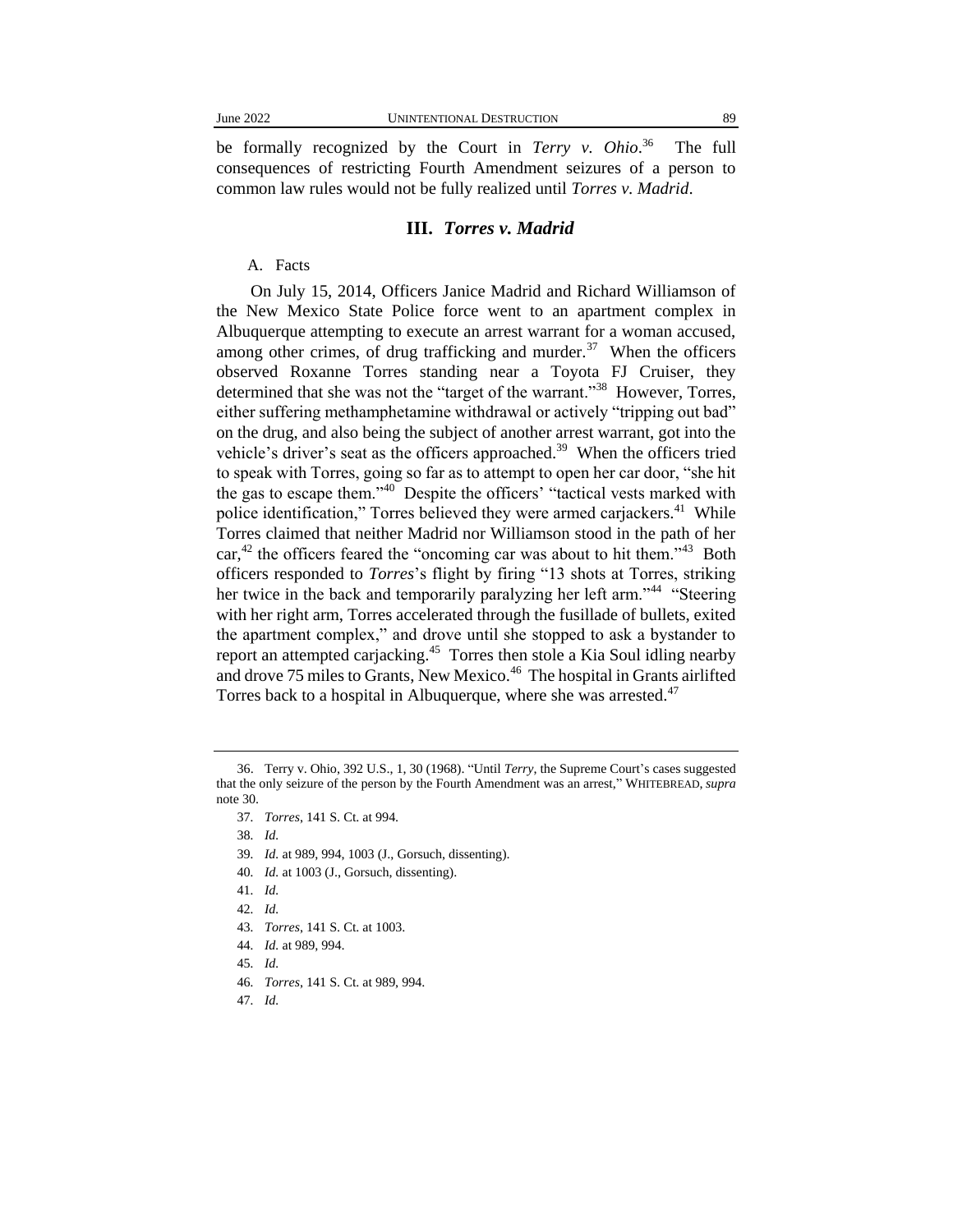Torres pleaded no contest to "aggravated fleeing from a law enforcement officer, assault on a peace officer, and unlawfully taking a motor vehicle."<sup>48</sup> Afterwards, Torres sued Officers Madrid and Williamson under Section 42 U.S.C. 1983 for "the deprivation of constitutional rights by persons acting under color of state law."<sup>49</sup> Torres argued that the officers used excessive force when seizing her person under the Fourth Amendment.<sup>50</sup>

#### B. The Court's Opinion

The *Torres* Court, in an opinion delivered by Chief Justice Roberts, framed the issue as "whether a seizure occurs when an officer shoots someone who temporarily eludes capture after the shooting."<sup>51</sup> The Court held, "the application of physical force to the body of a person with intent to restrain is a seizure even if the person does not submit and is not subdued."<sup>52</sup> *Torres* reached this conclusion in stages. The Court began its analysis by speaking of a Fourth Amendment seizure in the most general terms of force, noting, "an officer seizes a person when he uses force to apprehend her."<sup>53</sup> *Torres* then turned to *Terry* to explain that a "seizure" of a person could take two forms: 1) "physical force" or 2) "a 'show of authority' that 'in some way restrain[s] the liberty' of the person."<sup>54</sup> Finally, the Court consulted *Hodari D.*'s common law arrest version of a Fourth Amendment seizure.<sup>55</sup> *Torres* followed *Hodari D.*'s lead in deeming an arrest at common law to be the "quintessential 'seizure of the person' under our Fourth Amendment jurisprudence."<sup>56</sup>

*Torres* reiterated that *Hodari D.* viewed "the mere grasping or application of physical force with lawful authority" as an arrest.<sup>57</sup> Whether *Hodari D.*'s approach had the force of law under stare decisis was an open question, however, since it based its holding on a different means of performing a Fourth Amendment seizure—the suspect's submission to the

<sup>48</sup>*. Id.*

<sup>49</sup>*. Id.*

<sup>50</sup>*. Id.*

<sup>51</sup>*. Id.*

<sup>52</sup>*. Torres*, 141 S. Ct. at 1004. *Torres* restated this conclusion slightly differently as, "[t]he application of physical force to the body of a person with intent to restrain is a seizure, even if the force does not succeed in subduing the person," *id.* at 994.

<sup>53</sup>*. Id.* at 993.

<sup>54</sup>*. Id.* at 995.

<sup>55</sup>*. Id.*

<sup>56</sup>*. Id.* A page later in its opinion, the Court reiterated, "[a]s we have repeatedly recognized, 'the arrest of a person is quintessentially a seizure,'" *id.* at 996.

<sup>57</sup>*. Torres*, 141 S. Ct. at 995.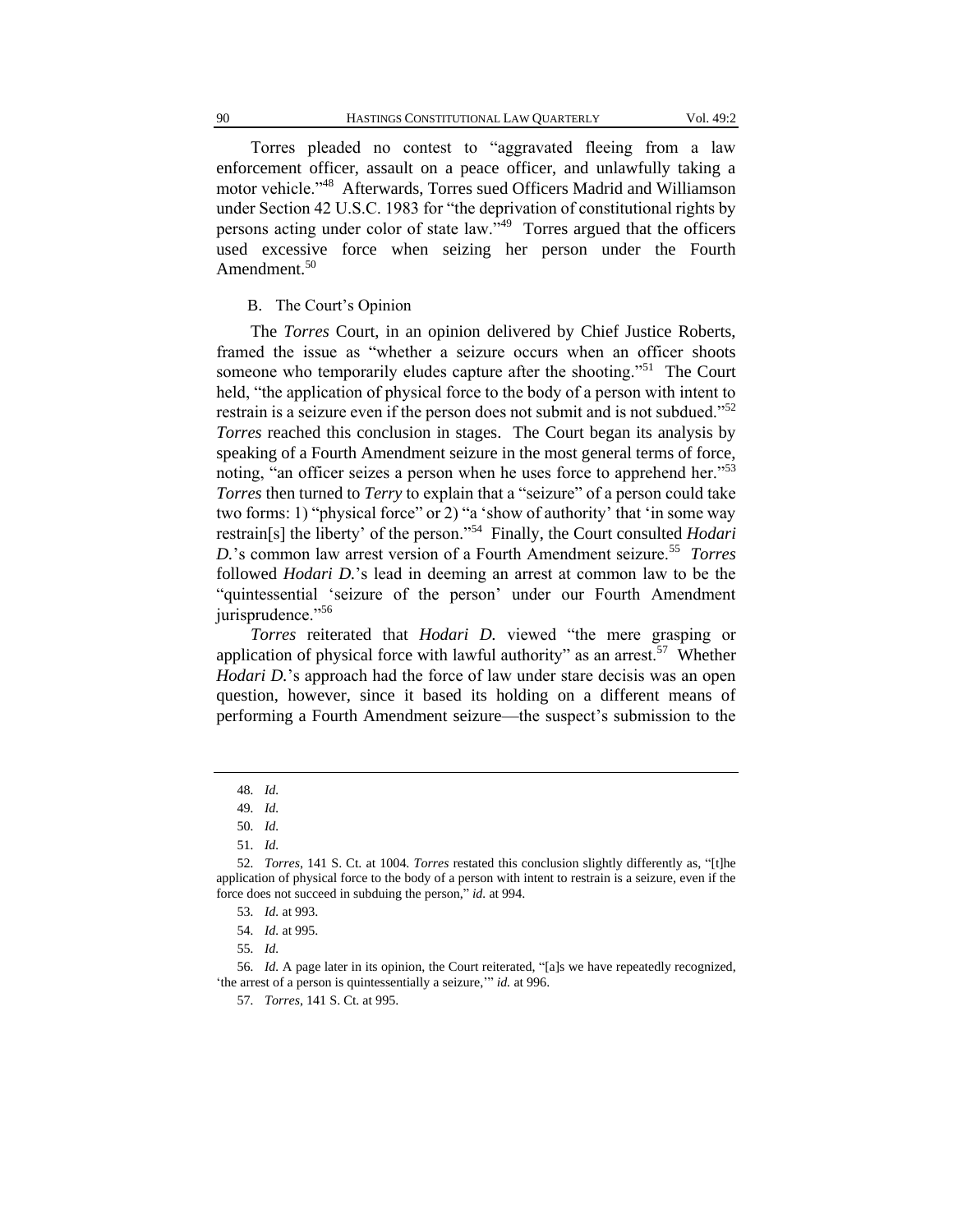officer's show of authority—rather than on an application of physical force.<sup>58</sup> In search of firmer legal footing, *Torres* deeply explored the common law, reaching as far back as 1604 to establish an independent basis for its holding.<sup>59</sup>

When *Torres* ventured into the common law without *Hodari D.*'s aid, it declared that the "'seizure' of a 'person' plainly refers to an arrest."<sup>60</sup> The Court turned to no less an authority than the famous Samuel Johnson, whose 1773 dictionary defined an arrest as "[a]ny … seizure of the person."<sup>61</sup> *Torres* thus found a "linkage" between "seizure" and "arrest" since the nation's founding.<sup>62</sup> The equation of a Fourth Amendment seizure with a common law arrest provided "historical understanding" of "what was deemed an unreasonable … seizure when the Fourth Amendment was adopted."<sup>63</sup> *Torres* viewed the common law definition of an arrest as universal, for all authorities, "from the earliest time to the present, establish that a corporal touch is sufficient to constitute an arrest, even though the defendant d[id] not submit."<sup>64</sup> An officer's mere touch was so central to determining a seizure that, "[t]he slightest application of force could satisfy this rule."<sup>65</sup> The common law's bar was so low that an officer could perform an arrest "if he 'had but touched the defendant even with the end of his finger,'" or performed a "laying of hands."<sup>66</sup> *Torres* argued that American courts adopted England's "mere-touch rule," with one court concluding, "any touching, however slight, is enough."<sup>67</sup> Even after the Civil War, "the cases 'abundantly shew that the slightest touch [was] an arrest in point of law."<sup>68</sup> An officer's touch did not even need to demonstrate control over the arrestee, for, "it was not even required that the officer have, at the time of such an arrest, 'the power of keeping the party so arrested under restraint."<sup>569</sup>

*Torres* conceded that the case before it involved a shooting rather than "laying hands."<sup>70</sup> To address this problem, the Court turned to *Countess of* 

<sup>58</sup>*. Id.*

<sup>59</sup>*. Id. Torres*'s exploration of common law took it back to the seminal case, **Semayne's Case**, 5 Co. Rep. 91a, 91b, 77 Eng. Rep. 194, 196 (K. B. 1604); *Id.* at 1000.

<sup>60</sup>*. Id.* at 996.

<sup>61</sup>*. Id.*

<sup>62</sup>*. Id.*

<sup>63</sup>*. Torres*, 141 S. Ct. at 996.

<sup>64</sup>*. Id.*

<sup>65</sup>*. Id.*

<sup>66</sup>*. Id.*

<sup>67</sup>*. Id.*

<sup>68</sup>*. Id.* at 997.

<sup>69</sup>*. Torres*, 141 S. Ct. at 997.

<sup>70</sup>*. Id.*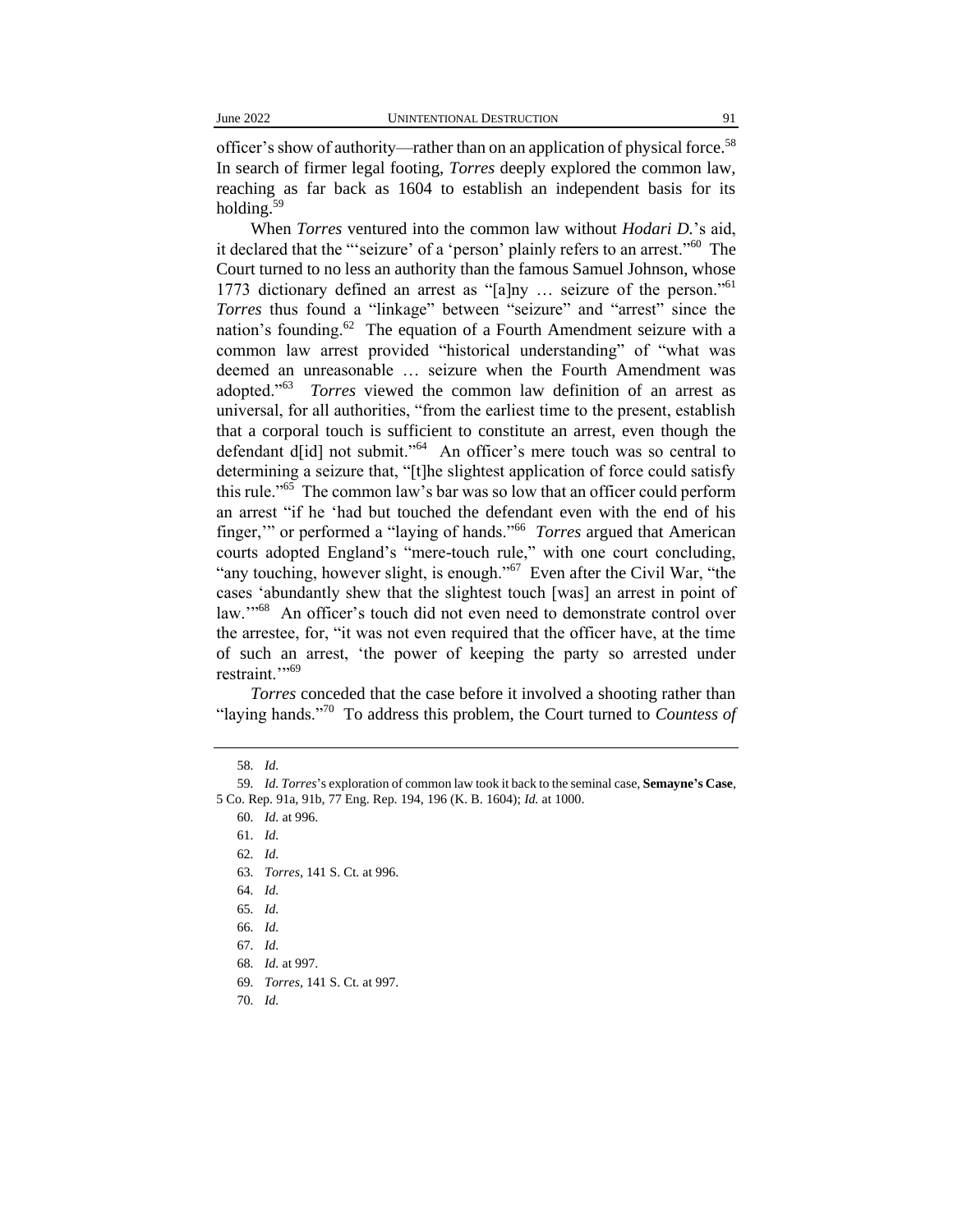*Rutland's Case*, a Star Chamber matter in 1605, where "serjeants-at-mace tracked down Isabel Holcroft … shewed her their mace, and touching her body with it, said to her, we arrest you, madam."<sup>71</sup> Analogizing an arrest by the indirect touching of a mace to the indirect contact from a shooting, *Torres* concluded that police could seize a person by a bullet as much as by a finger.<sup>72</sup> The Court then limited its mere-touch rule to applications "of force with intent to restrain" or "to apprehend," and not for "for some other purpose."<sup>73</sup> *Torres* assessed this intent by focusing on "whether the challenged conduct *objectively* manifests an intent to restrain."<sup>74</sup> *Torres*'s facts, where officers first ordered Torres to stop and then shot at her to "restrain her movement," satisfied the objective intent requirement for seizure of the person.<sup>75</sup>

The Court thus created a new Fourth Amendment definition of a seizure based on force: 1) "application of physical force," whether by hand or bullet, upon "the body of a person," when coupled with 2) an "intent to restrain," amounts to a seizure of a person.<sup>76</sup> Since the officers in this case 1) fulfilled an application of force by successfully shooting Torres, and did so 2) "with intent to restrain her movement," they performed a Fourth Amendment seizure.<sup>77</sup> *Torres* therefore held that, "the application of physical force to the body of a person with intent to restrain is a seizure even if the person does not submit and is not subdued."<sup>78</sup>

C. The Dissent

Justice Gorsuch, in a dissent covering fourteen pages, aimed to educate the Court about the "vast legal library" of common law defining a Fourth Amendment seizure of the person.<sup>79</sup> Accusing the Court of rewriting legal

<sup>71</sup>*. Id.* The Star Chamber is hardly a worthy model for constitutional propriety. The *Oxford Dictionary of British History* noted that the Star Chamber "became hated because of its increasingly draconian rulings on libel and sedition and its savage punishments. A byword for tyranny, it was abolished by the Long Parliament in 1640." JOHN CANNON, THE OXFORD DICTIONARY OF BRITISH HISTORY (Oxford University Press, 2009).

<sup>72</sup>*. Torres*, 141 S. Ct. at 997-98.

<sup>73</sup>*. Id.* The Court further noted, "[a]ccidental force will not qualify," *Id*.

<sup>74</sup>*. Id.* at 997. (emphasis in original). The Court declared, "only an objective test 'allows the police to determine in advance whether the conduct contemplated will implicate the Fourth Amendment." *Id.* Therefore, neither the subjective viewpoint of the officer nor the "seized person" was determinative. *Id.*

<sup>75</sup>*. Id.* at 999. The Court emphasized the narrowness of its ruling by noting that, "a seizure by force—absent submission—lasts only as long as the application of force." *Id.* Therefore, there was no "*continuing* arrest during the period of fugitivity" should the person touched flee. *Id.*

<sup>76</sup>*. Id.* at 1003.

<sup>77</sup>*. Id. Torres* therefore concluded, "the officers seized Torres for the instant that the bullets struck her." *Id.* at 999.

<sup>78</sup>*. Torres*, 141 S. Ct. at 1003.

<sup>79</sup>*. Id.* at 1014 (Gorsuch, J., dissenting).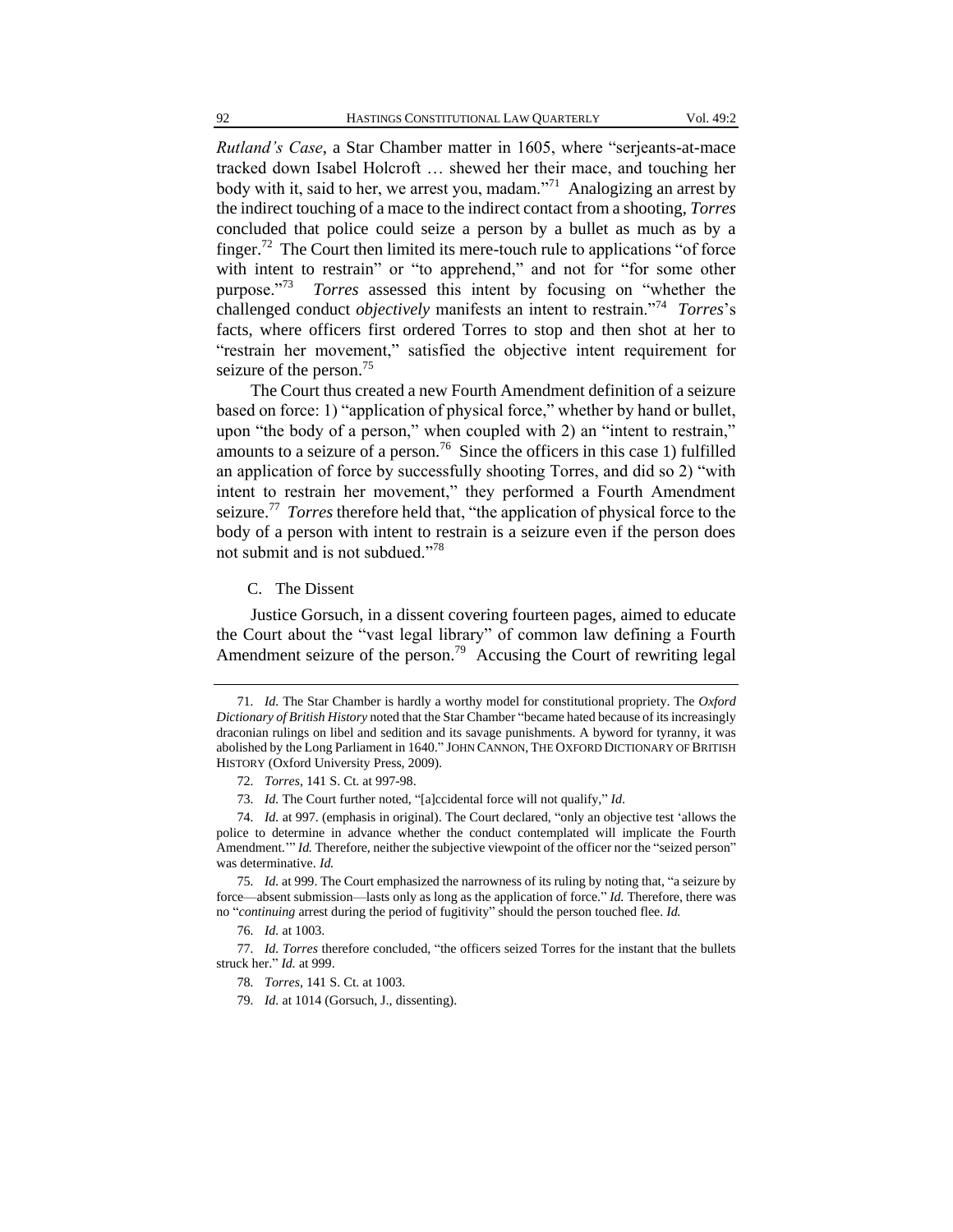history rather than respecting it, the dissent envisioned the justices in the majority "wandering about" the library "randomly grabbing volumes off the shelf, plucking out passages" they liked, "scratching out bits" they disliked, and then pasting this "pastiche into the U.S. Reports."<sup>80</sup> Justice Gorsuch went so far as to claim that the majority's "schizophrenic reading of the word 'seizure'"<sup>81</sup> disregarded "the Constitution's original and ordinary meaning" and bypassed "the main currents of the common law."<sup>82</sup> Justice Gorsuch reproached the Court for avoiding the true meaning of common law by committing a variety of misdeeds, including repurposing "an abusive and long-abandoned English debt-collection practice,"83 and expanding on dicta.<sup>84</sup> Further, Gorsuch viewed this as a violation of canonical rules of textual interpretation,<sup>85</sup> disparagement of "the dominant rule of common law," <sup>86</sup> and an alteration of the meaning of authorities through selective quotation.<sup>87</sup> As a result, the dissent declared, the Court upended "a 230 yearold understanding of our Constitution."<sup>88</sup>

Such criticism seemed especially sharp considering every justice who considered the case agreed to rely on common law as the guide for analyzing a Fourth Amendment seizure.<sup>89</sup> Justice Gorsuch aimed to remedy the Court's error by offering what he considered to be the true common law rule. For the dissent, a Fourth Amendment seizure necessitated "taking possession of someone or something"<sup>90</sup> because, at common law, "an arrest normally meant taking possession of an arrestee."<sup>91</sup> Justice Gorsuch concluded that the police failed to seize Roxanne Torres by shooting her, since, after being shot, she "drove 75 miles to another city" and, therefore, was "roaming at large."92

Thus, both the Court and the dissent took it as a given that the common law defined a Fourth Amendment seizure of the person. Further, the Court

91*. Id.* at 1011.

92*. Id.* at 1003-04.

<sup>80</sup>*. Id.*

<sup>81</sup>*. Id.* at 1006.

<sup>82</sup>*. Id.* at 1003.

<sup>83</sup>*. Id.*

<sup>84</sup>*. Torres*, 141 S. Ct. at 1005.

<sup>85</sup>*. Id.* at 1007.

<sup>86</sup>*. Id.* at 1017.

<sup>87</sup>*. Id.* at 1010.

<sup>88</sup>*. Id.* at 1016.

<sup>89.</sup> The Court expressly referred to the common law to interpret the Fourth Amendment, as when declaring, "[f]irst, common law arrests are Fourth Amendment seizures." *Id.* at 995. The dissent deemed the common law to be one of the "traditional sources of authority" in interpreting the Fourth Amendment, *Id.* at 1003.

<sup>90</sup>*. Torres*, 141 S. Ct. at 1003.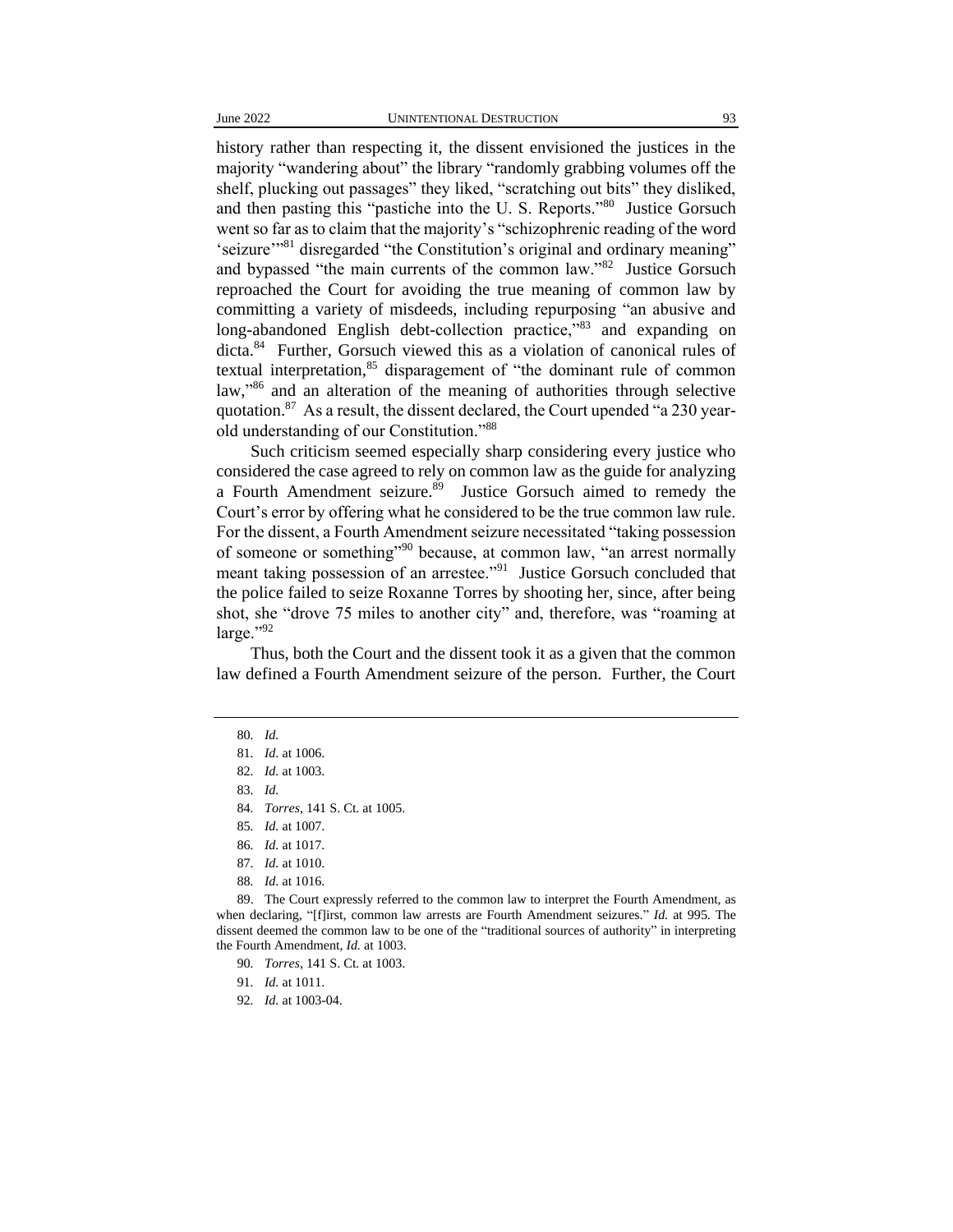and the dissent each believed that an arrest provided the test for a seizure. The justices feuded, however, over the narrow question of whether a seizure required the successful taking of possession.<sup>93</sup> As will be discussed below, neither the Court nor the dissent offered protection for the *Terry* stop and frisk.

## **IV. The Logical Implications of** *Torres v. Madrid***'s Common Law Definition of Seizure of a Person**

A. *Terry* Based its Analysis on Balancing the Competing Concerns of the Government and Citizens Rather than on Constitutional Text, Leaving its Ruling Vulnerable to *Torres v. Madrid*'s Common Law Definition of a Fourth Amendment "Seizure of a Person"

As previously noted, *Torres* equated a Fourth Amendment seizure with an arrest,  $94$  emphasized that an arrest could occur with the slightest touch,  $95$ and found that an arrest could occur even if it failed to subdue the arrestee.<sup>96</sup> Such bold pronouncements would have been news to the justices who decided *Terry*, the holding of which *Torres* placed in jeopardy.<sup>97</sup> If *Torres* is correct that a seizure is defined by an arrest, then what is a *Terry* stop, which the *Terry* Court viewed as a Fourth Amendment seizure separate from arrest<sup>98</sup> Moreover, since arrests can only be justified by probable cause, how may police lawfully perform *Terry* frisks when the *Torres* threshold of "slightest force" and "laying of hands" requires only reasonable suspicion?<sup>99</sup>

A full understanding of the precarious position *Torres* placed *Terry* in starts with a close examination of the *Terry* opinion. Chief Justice Warren, who wrote the opinion in *Terry*, fully understood the profound importance of the issue facing the Court.<sup>100</sup> He began the Court's analysis with the acknowledgement that, "[t]his case presents serious questions concerning the

<sup>93.</sup> The dueling opinions resulting from this focused inquiry demonstrate the notion that it is the civil wars that are the bloodiest. Bethany Lacina, *Explaining the Severity of Civil Wars*, 50 J. CONFLICT RESOL., 276, 289 (2006).

<sup>94</sup>*. Torres*, 141 S. Ct. at 996.

<sup>95</sup>*. Id.*

<sup>96</sup>*. Id.*

<sup>97.</sup> We have an indirect clue that *Terry*'s justices would have viewed *Torres* as problematic because Justice Stevens, one of the longest serving justices on the Court, balked at the reasoning in *Hodari D.*, where the Court offered a less fully formed version of *Torres*'s reasoning, *Hodari D.*, 499 U.S. at 635-38 (Stevens, J., dissenting).

<sup>98</sup>*. Terry*, 392 U.S. at 22-23.

<sup>99</sup>*. Terry*, 392 U.S. at 21.

<sup>100</sup>*. Terry* noted, "[w]e would be less than candid if we did not acknowledge that this question thrusts to the fore difficult and troublesome issues regarding a sensitive area of police activity issues which have never before been squarely presented to this Court," *id.* at 9-10.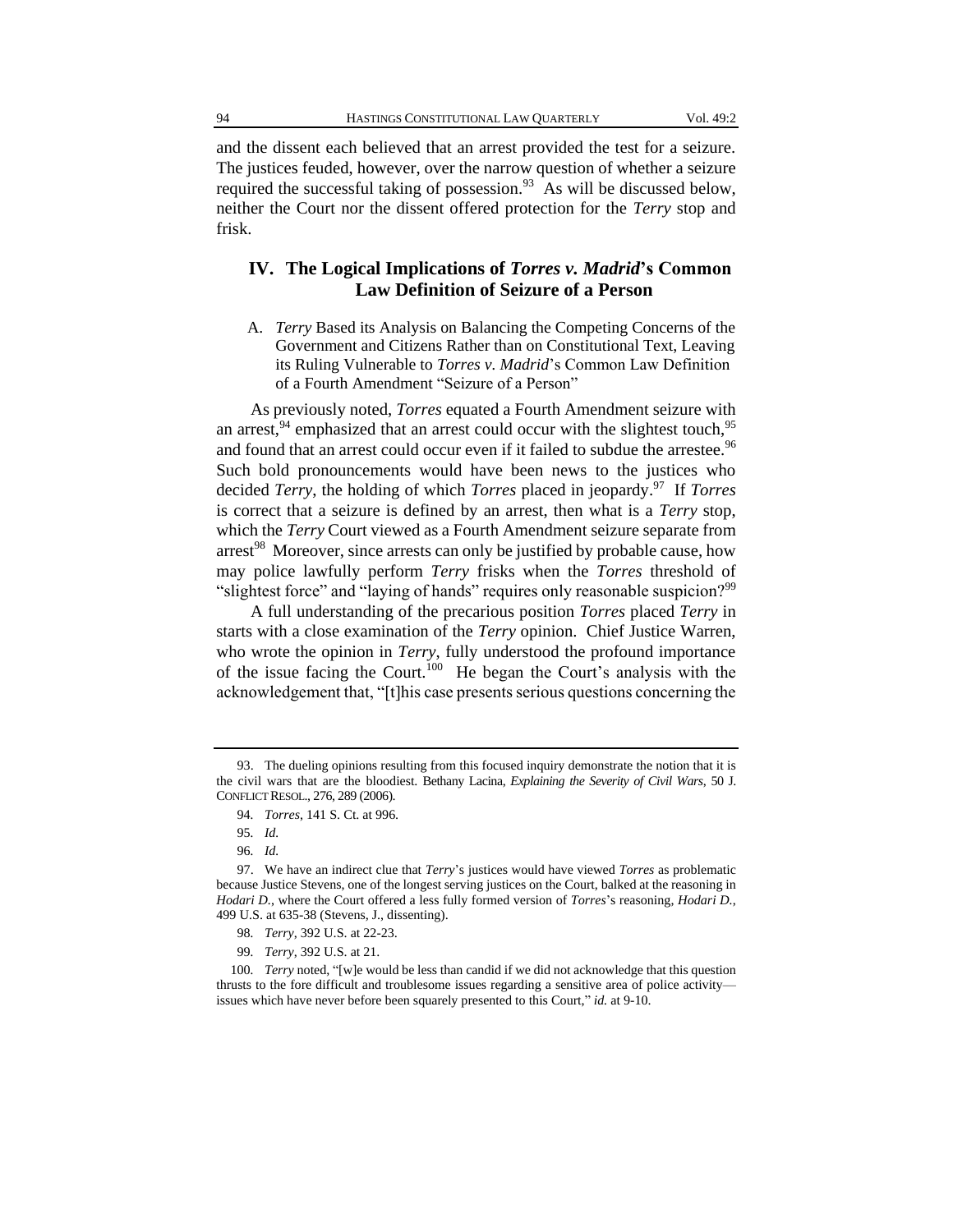role of the Fourth Amendment in the confrontation on the street between the citizen and the policeman investigating suspicious circumstances."<sup>101</sup>

The high stakes caused the Court to spend considerable effort in reviewing the facts. The case began during the afternoon of Halloween, 1963, when Cleveland Police Detective Martin McFadden noticed two men, Terry and Chilton, who "didn't look right."<sup>102</sup> Drawing on experience gained from being an officer for 39 years, a detective for 35 years, and patrolling "this vicinity of downtown Cleveland for shoplifters and pickpockets" for 30 years, McFadden carefully observed Terry and Chilton.<sup>103</sup> He saw both men taking turns in walking by a store, pausing to look in the store window, walking on a short distance, turning around and walking back, and pausing once again to look in the same store window.<sup>104</sup> The two would then confer at the corner between visits past the store.<sup>105</sup> Moreover, they "repeated this ritual alternately between five and six times apiece—in all, roughly a dozen trips."<sup>106</sup> Suspecting "the two men of 'casing a job, a stick-up," and fearing they might have a gun, the detective approached the two men, who by this time had been joined by a third man, Katz.<sup>107</sup> When the three "mumbled" something" after McFadden had identified himself as an officer and asked for their names, the detective grabbed Terry, "spun him around so that they were facing the other two, with Terry between McFadden and the others, and patted down the outside of his clothing."<sup>108</sup> Feeling a pistol in the breast pocket of Terry's overcoat, McFadden reached in, recovering ".38-caliber revolver."<sup>109</sup> The detective then patted down Chilton, finding another gun.<sup>110</sup>

At the motion to suppress the guns, the trial court found that McFadden had no probable cause to support an arrest.<sup>111</sup> The trial judge, however, found the frisk reasonable because "without it 'the answer to the police officer may be a bullet."<sup>112</sup> In considering the issue "whether it is always unreasonable for a policeman to seize a person and subject him to a limited search for weapons unless there is probable cause for an arrest," *Terry* was keenly aware of the weighty concerns the case involved.<sup>113</sup> For the

*. Id.* at 1, 5. *. Id.* at 5. 103*. Id. . Id.* at 6. *. Terry*, 392 U.S. at 6. 106*. Id. . Id.* at 6-7. *. Id.* at 7. *. Terry*, 392 U.S. at 7. 110*. Id. . Id*. at 7-8. *. Id.* at 8. *. Id.* at 15.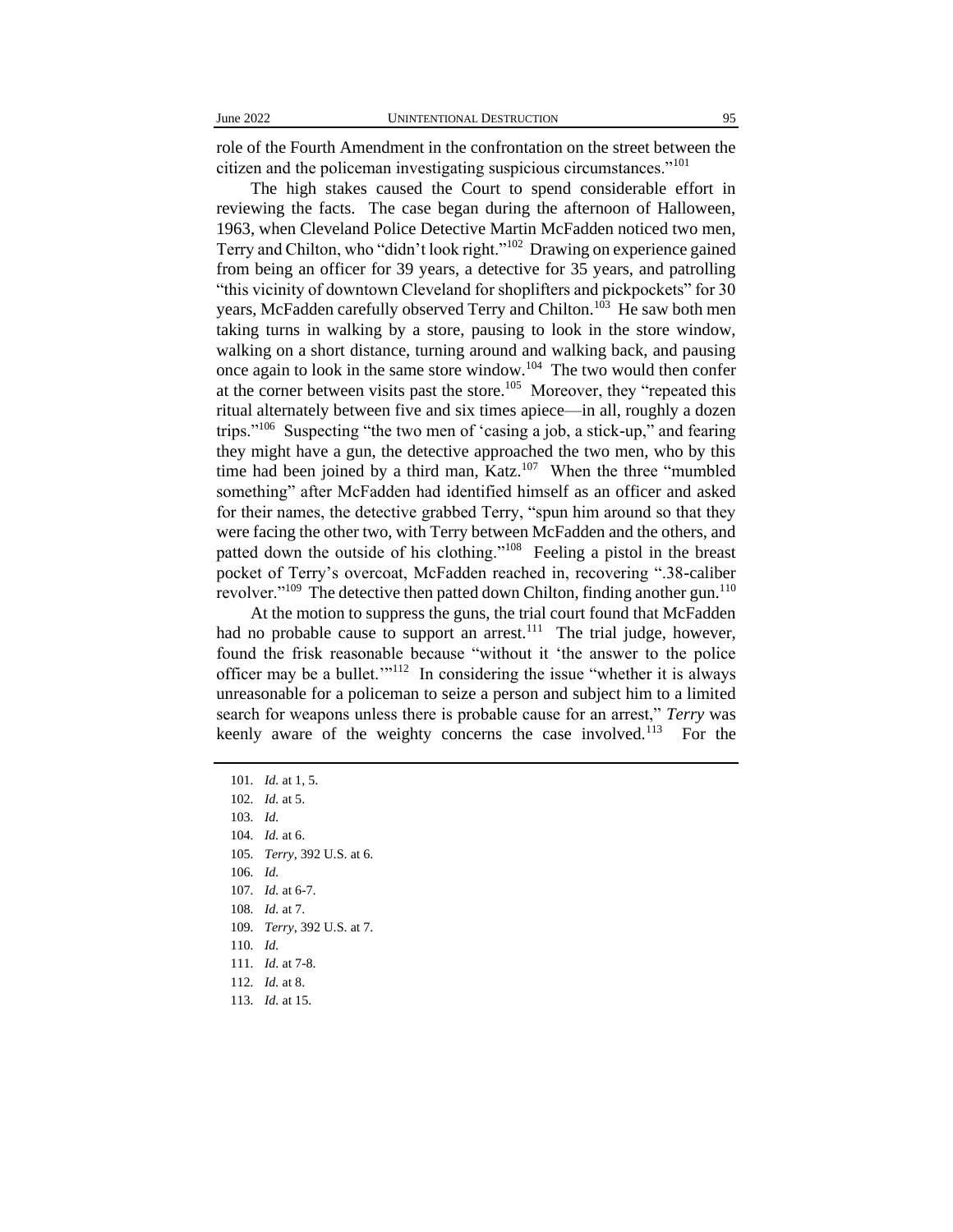government, the case implicated interests beyond the investigation and prevention of crime, to the very life of the officer on patrol.<sup>114</sup> Against this concern the Court had to weigh the "inestimable," even "sacred" right "of every individual to the possession and control of his own person, free from all restraint or interference of others, unless by clear and unquestionable authority of law."<sup>115</sup> Further, *Terry* emphasized that the right of "personal security belongs as much to the citizen on the streets of our cities as to the homeowner closeted in his study to dispose of his secret affairs."<sup>116</sup>

The parties presented the Court with a choice between extremes. The government, urging that a stop and a frisk "amounted to a mere 'minor inconvenience and petty indignity,"<sup>117</sup> suggested that these official actions fell "outside the purview of the Fourth Amendment" because neither act rose to the level of a search or seizure.<sup>118</sup> Against this argument, the defense contended that there was no "variety of police activity which does not depend solely upon the voluntary cooperation of the citizen and yet which stops short of an arrest based upon probable cause to make such an arrest."<sup>119</sup> The Court rejected both the position that a stop and frisk was a constitutional nonevent<sup>120</sup> and the claim that these intrusions must be "strictly circumscribed by the law of arrest and search."<sup>121</sup> Instead of "a rigid all-or-nothing model," Terry charted a new, middle course.<sup>122</sup> The Court recognized that the officer did implicate Terry's Fourth Amendment rights with intrusions that fell short of a traditional arrest and search incident to arrest, but it also decided that these limited intrusions merited only limited protections.<sup>123</sup>

The Court declared that there was no question Terry "was entitled to the protection of the Fourth Amendment as he walked down the street in

<sup>114.</sup> The Court recognized that, "there is the more immediate interest of the police officer in taking steps to assure himself that the person with whom he is dealing is not armed with a weapon that could unexpectedly and fatally be used against him," *id.* at 23.

<sup>115</sup>*. Terry*, 392 U.S. at 8-9.

<sup>116</sup>*. Id.*

<sup>117</sup>*. Id.* at 10.

<sup>118</sup>*. Id*. at 16.

<sup>119</sup>*. Id.* at 11.

<sup>120.</sup> In fact, the Court "emphatically reject(ed)" such a notion, *Id.* at 16. *Terry* declared, "[w]e therefore reject the notions that the Fourth Amendment does not come into play at all as a limitation upon police conduct if the officers stop short of something called a 'technical arrest' or a 'fullblown search,'" *Terry*, 392 U.S. at 19. The Court also noted, "Courts which sit under our Constitution cannot and will not be made party to lawless invasions of the constitutional rights of citizens by permitting unhindered governmental use of the fruits of such invasions." *Terry*, 392 U.S. at 13.

<sup>121</sup>*. Id.* at 11.

<sup>122</sup>*. Hodari D.*, 499 U.S. at 637 (Stevens, J., dissenting).

<sup>123</sup>*. Id.*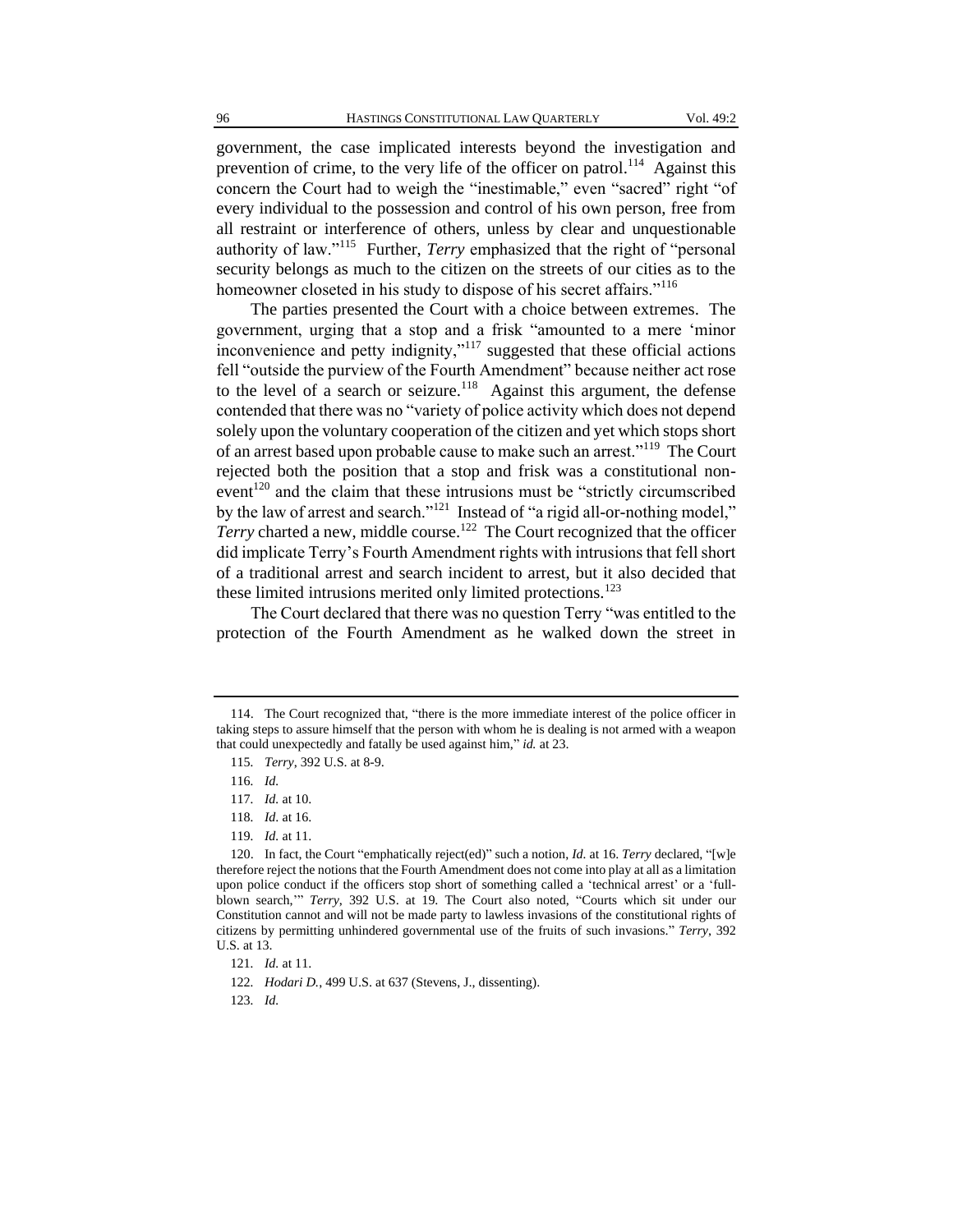Cleveland."<sup>124</sup> This was because, "the Fourth Amendment governs 'seizures' of the person which do not eventuate in a trip to the station house and prosecution for crime—'arrests' in traditional terminology."<sup>125</sup> To hold otherwise would "isolate from constitutional scrutiny the initial stages of the contact between the policeman and the citizen."<sup>126</sup> *Terry* declared, "whenever a police officer accosts an individual and restrains his freedom to walk away, he has 'seized' that person."<sup>127</sup> *Terry* then provided the following definition of a Fourth Amendment seizure of a person: "[o]nly when the officer, by means of physical force or show of authority, has in some way restrained the liberty of a citizen may we conclude that a 'seizure' has occurred."<sup>128</sup>

The Court determined that McFadden had also searched Terry within the Fourth Amendment because, "it is nothing less than sheer torture of the English language to suggest that a careful exploration of the outer surfaces of a person's clothing all over his or her body in an attempt to find weapons is not a 'search."<sup>129</sup> Since McFadden had triggered Fourth Amendment application with both a seizure and a search, the Court considered the reasonableness<sup>130</sup> of these actions by conducting two inquiries: 1) whether the officer's action "was justified at its inception," and, 2) whether the intrusion "was reasonably related in scope to the circumstances which justified the interference in the first place."<sup>131</sup> Such a test set up a sliding scale where a lesser intrusion needed lesser justification. Here, reasonableness involved a balancing of two competing interests: the government's need to seize or search against the degree of the intrusion on the individual.<sup>132</sup> For the first part of the test, the initial intrusion in the form of a stop, the officer's seizure of Terry did not constitute an arrest, so no probable cause was needed.<sup>133</sup> Instead, McFadden needed to point to "specific and articulable facts" that would "warrant an objectively

<sup>124</sup>*. Terry*, 392 U.S. at 9.

<sup>125</sup>*. Id.* at 16.

<sup>126</sup>*. Id.* at 17.

<sup>127</sup>*. Id.* at 16.

<sup>128</sup>*. Id.* at 19, n. 16.

<sup>129</sup>*. Id.* at 16.

<sup>130.</sup> The Court applied a general "reasonableness" test since it was confronted "with an entire rubric of police conduct—necessarily swift action predicated upon the on-the-spot observations of the officer on the beat—which historically has not been, and as a practical matter could not be, subjected to the warrant procedure." *Terry*, 392 U.S. at 20.

<sup>131</sup>*. Terry*, 392 U.S. at 20.

<sup>132</sup>*. Terry* explained, "there is 'no ready test for determining reasonableness other than by balancing the need to search (or seize) against the invasion which the search (or seizure) entails," *Id.* at 21.

<sup>133</sup>*. Id.* at 22.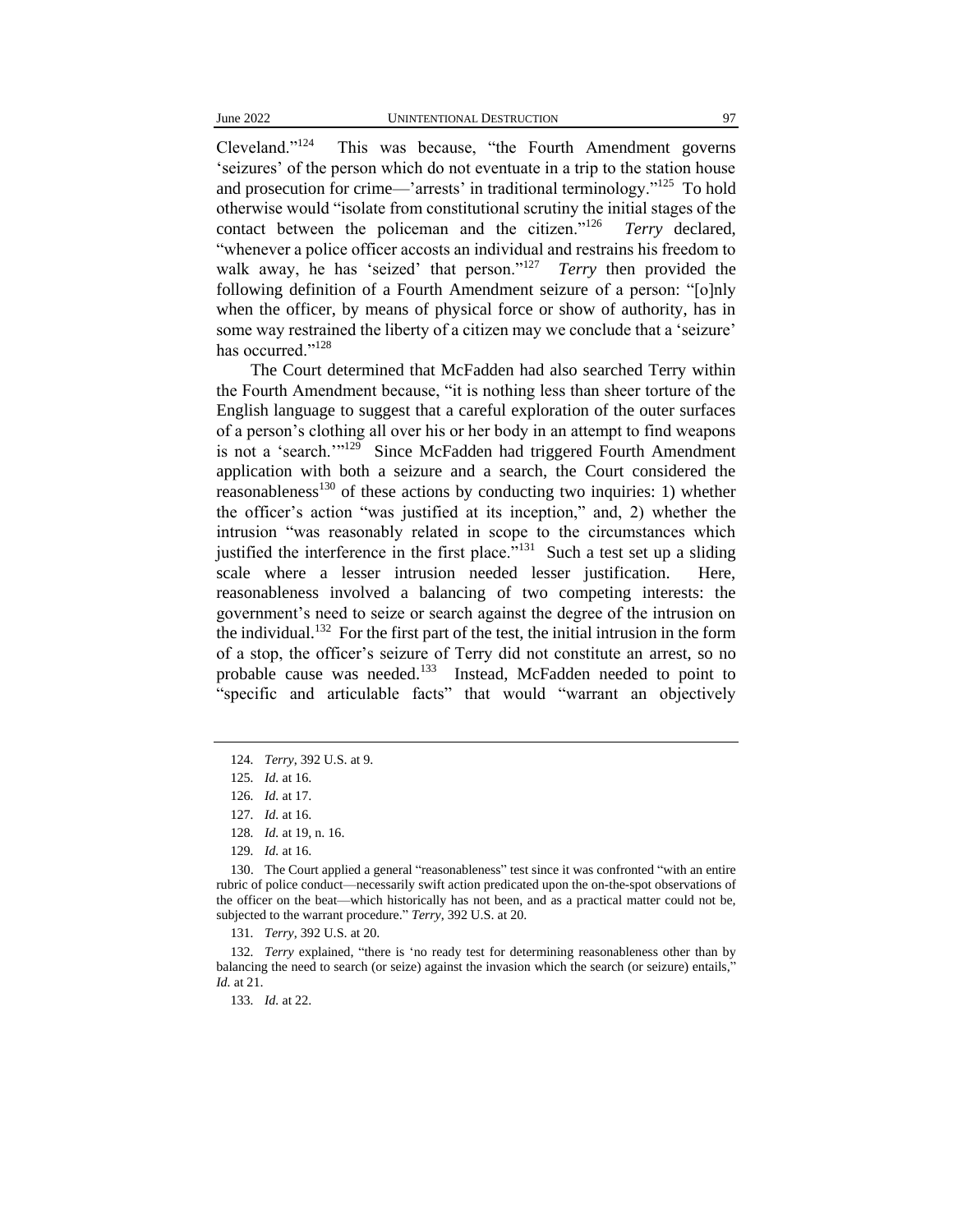reasonable person to believe 'that the action taken was appropriate.'"<sup>134</sup> McFadden's detailed rendition of the specific acts he saw Terry and Chilton perform demonstrated that his initial approach was reasonable; in fact, it "would have been poor police work indeed" if he had failed to investigate.<sup>135</sup> The "governmental interests" supported the detective's efforts in "effective crime prevention and detection."<sup>136</sup>

The second part of *Terry*'s reasonableness inquiry, dealing with the "scope" of the intrusion, considered McFadden's frisk of Terry for weapons.<sup>137</sup> Here, the balance of interests tilted in the government's favor because, with McFadden's suspicions of a "stick up" and the propensity of American criminals for armed violence, the Court could not "blind" itself "to the need for law enforcement officers to protect themselves and other prospective victims of violence in situations where they may lack probable cause for an arrest."<sup>138</sup> In contrast to the high interests of the state, the defendant's interests were less than they would be in a full search incident to arrest because the "protective search for weapons" amounted to "a brief, though far from inconsiderable, intrusion upon the sanctity of the person."<sup>139</sup> *Terry* thus concluded that McFadden conducted a lawful seizure and search, therefore upholding the admission of the weapon. $140$ 

In assessing the stop and frisk, a practice which, if abused, could lead to "wholesale harassment"<sup>141</sup> and, if denied, could cause an officer's injury of death,<sup>142</sup> *Terry* meant to carefully craft a Solomonic test that would maintain both judicial oversight and officer safety.<sup>143</sup> The *Terry* test wove together two rules: 1) the Fourth Amendment expanded to apply to stops and frisks, $144$  and 2) these intrusions would be judged by a less demanding standard than those used for arrests.<sup>145</sup> Justice Stevens noted that *Terry* "necessarily concluded that the word 'seizure' in the Fourth Amendment encompasses official restraints on individual freedom that fall short of a common-law arrest."<sup>146</sup> *Terry* thus expanded the Fourth Amendment by

- 138*. Id.* at 23-24.
- 139*. Id.* at 26.
- 140*. Id.* at 30.
- 141*. Terry*, 392 U.S. at 14.
- 142*. Id*. at 8.
- 143*. Id*. at 12.
- 144*. Id.* at 19.
- 145*. Id.* at 21-22.
- 146*. Hodari D.*, 499 U.S. at 635 (Stevens, J., dissenting).

<sup>134</sup>*. Id.* at 21-22.

<sup>135</sup>*. Id.* at 22, 23.

<sup>136</sup>*. Id*. at 22.

<sup>137</sup>*. Terry*, 392 U.S. at 23.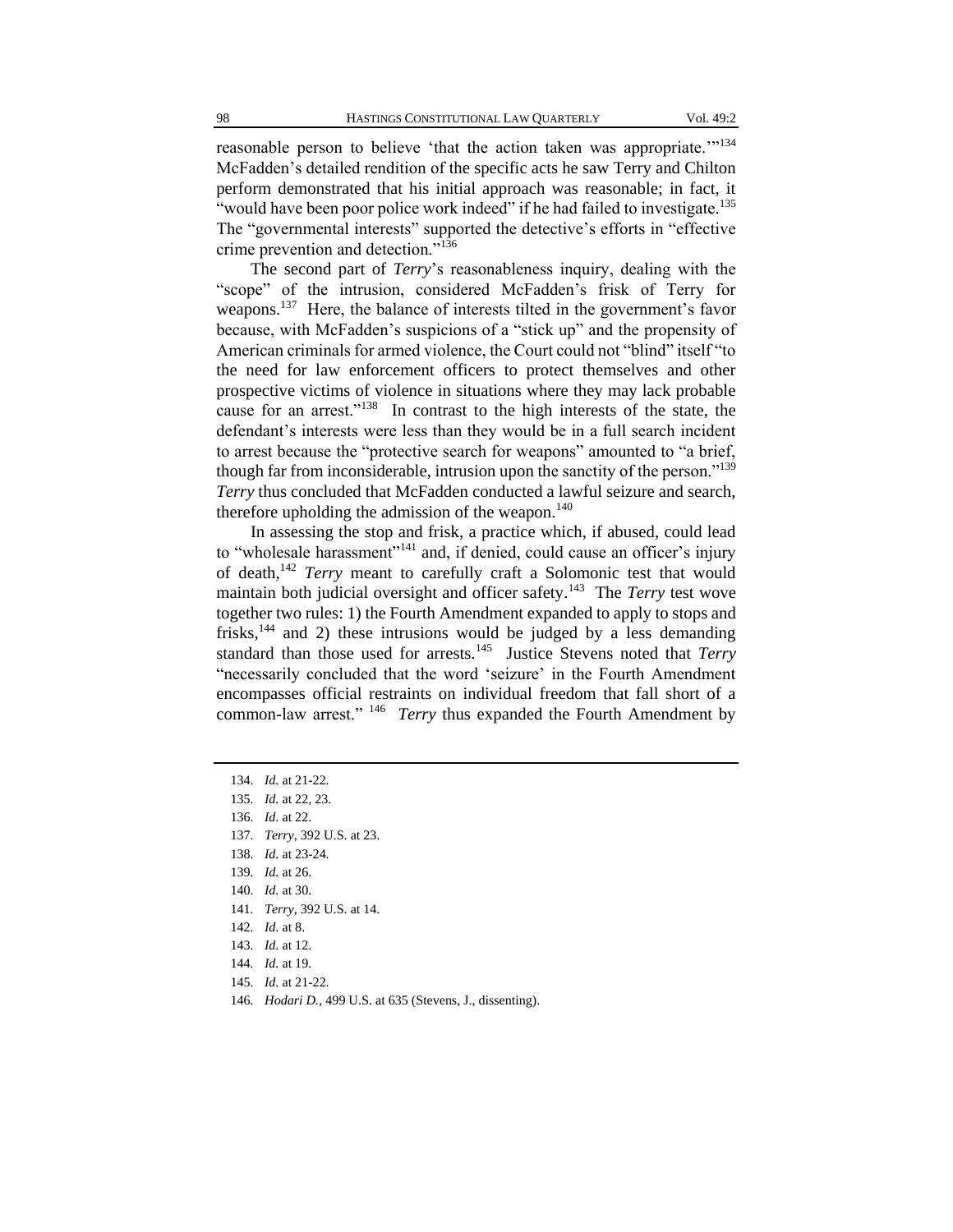broadening "the range of encounters between the police and the citizen" that would be defined as a "seizure."<sup>147</sup>

At "the same time," however, *Terry* necessarily lowered the standard of proof needed "to justify a 'stop' in the newly expanded category of seizures."<sup>148</sup> Due to the need for flexibility, *Terry* "held that 'reasonable' suspicion—a quantum of proof less demanding than probable cause—was adequate to justify a stop for investigatory purposes."<sup>149</sup> Justice Stevens saw one rule as the "corollary" of the other.<sup>150</sup> With *Torres*, the Court pulled at one of *Terry*'s strings, threatening to unravel the entire rule. If *Torres* is correct that a seizure is an arrest at common law, then there is no longer any Constitutional basis for a seizure that does not rise to an arrest. With no *Terry* stop and frisk, there is no need to accept the lesser justification of reasonable suspicion for any Fourth Amendment seizure.

Such a result would have pleased Justice Douglas, who vehemently dissented in *Terry*. 151 He was mystified that the Court could find McFadden's seizure and search of Terry to be Constitutional under the Fourth Amendment even though these intrusions lacked probable cause.<sup>152</sup> Douglas explained, "police officers *up to today* have been permitted to effect arrests or searches without warrants only when the facts within their personal knowledge would satisfy the constitutional standard of probable cause."<sup>153</sup> He continued, "[r]espect for our constitutional system and personal liberty demands" adherence to probable cause<sup>154</sup> because this traditional standard rang "a bell of certainty" deeply embedded in the nation's history that reasonable suspicion did not.<sup>155</sup> Rumors, or even "strong reason to suspect," did not provide early American officers with the authority to arrest.<sup>156</sup> *Terry*, by diluting the standard of certainty for a seizure or search, endowed police with "greater authority to make a 'seizure' and conduct a 'search' than a judge has to authorize such action."<sup>157</sup> Douglas viewed *Terry*'s reasonable suspicion standard in the starkest terms, declaring it a "long step down the

<sup>147</sup>*. Id.*

<sup>148</sup>*. Id.*

<sup>149</sup>*. Id.*

<sup>150</sup>*. Id.*

<sup>151</sup>*. Terry*, 392 U.S. at 35 (Douglas, dissenting).

<sup>152.</sup> Justice Douglas declared, "[b]ut it is a mystery how that 'search' and that 'seizure' can be constitutional by Fourth Amendment standards, unless there was 'probable cause,'" *Id*. (Douglas, dissenting).

<sup>153</sup>*. Terry*, 392 U.S. at 37 (emphasis added).

<sup>154</sup>*. Id.* at 35, n. 1.

<sup>155</sup>*. Id.* at 37.

<sup>156</sup>*. Id.* at 37-38.

<sup>157</sup>*. Id.* at 36. Justice Douglas contended that such a ruling was "precisely the opposite" of repeated rulings of the Court. *Id.*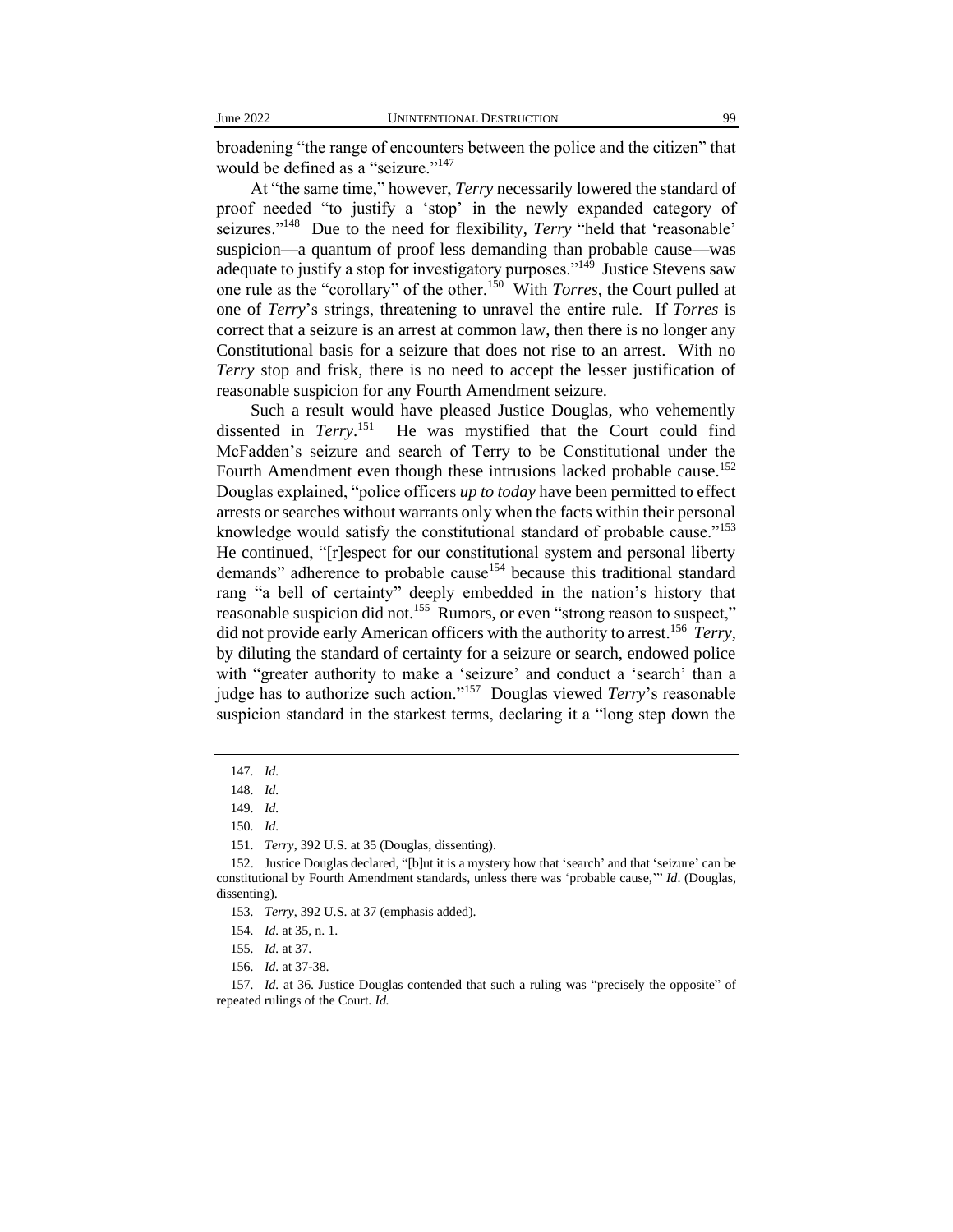totalitarian path" where the individual, no longer sovereign, could be picked up by any officer who did "not like the cut of his jib."<sup>158</sup>

Thus, *Terry*, aiming to strike a balance between the need to maintain judicial supervision over officers' actions falling short of arrest and officers' concerns for effective investigation and personal safety, both recognized the "stop" as a Fourth Amendment seizure and lessened the justification for this lesser intrusion.<sup>159</sup> As demonstrated by Justice Douglas's dissent, this framework was controversial from the start. The Court, in creating the stop and frisk to address the practical realities of policing in a modern society, did not focus on common law crafted centuries ago. Lacking textual support from the Fourth Amendment or precedent from common law, *Terry* was vulnerable to challenge.<sup>160</sup>

B. Logical Consistency, in the Wake of *Torres v. Madrid*'s Reasoning, Would Require the Court to Choose Between the Unpalatable Options of Overturning *Terry* or Divorcing Itself from Strict Adherence to the Common Law Interpretation of the Fourth Amendment

The force of *Torres*'s logic presents the Court with a stark choice: either acknowledge that *Terry* is no longer good law or abandon an unduly strict adherence to common law in recognition of evolving societal needs, such as the citizenry's expectation of effective crime prevention and officers' concern for personal safety from firearms. The first option would result in wrenching change caused by overturning over half a century of precedent. The second option might be no more palatable, for it would call into question a judicial philosophy that forms the bedrock for many members of the current Court.

Ultimately, if the Court believes in the need to view today's Fourth Amendment issues only through the lens of common law crafted centuries ago, this principle will require the Court to demonstrate the courage of its convictions in reassessing, if not overturning, *Terry*. Such an approach seems doctrinally unavoidable. *Torres*'s definition of a Fourth Amendment seizure as a common law arrest raises two fundamental questions. First, is a stop and frisk, in which an officer lays hands on a person over which he or she exercises control, now an arrest? If so, does a *Terry* stop and frisk,

<sup>158</sup>*. Id.* at 38-39.

<sup>159</sup>*. Terry* declared, "[i]t is quite plain that the Fourth Amendment governs 'seizures' of the person which do not eventuate in a trip to the station house and prosecution for crime—'arrests' in traditional terminology. It must be recognized that whenever a police officer accosts an individual and restrains his freedom to walk away, he has 'seized' that person," *Terry*, 392 U.S. at 16.

<sup>160.</sup> As Justice Stevens explained, "*Terry* unequivocally rejected the notion that the common law of arrest defines the limits of the term "seizure" in the Fourth Amendment," *Hodari D.*, 499 U.S. at 637.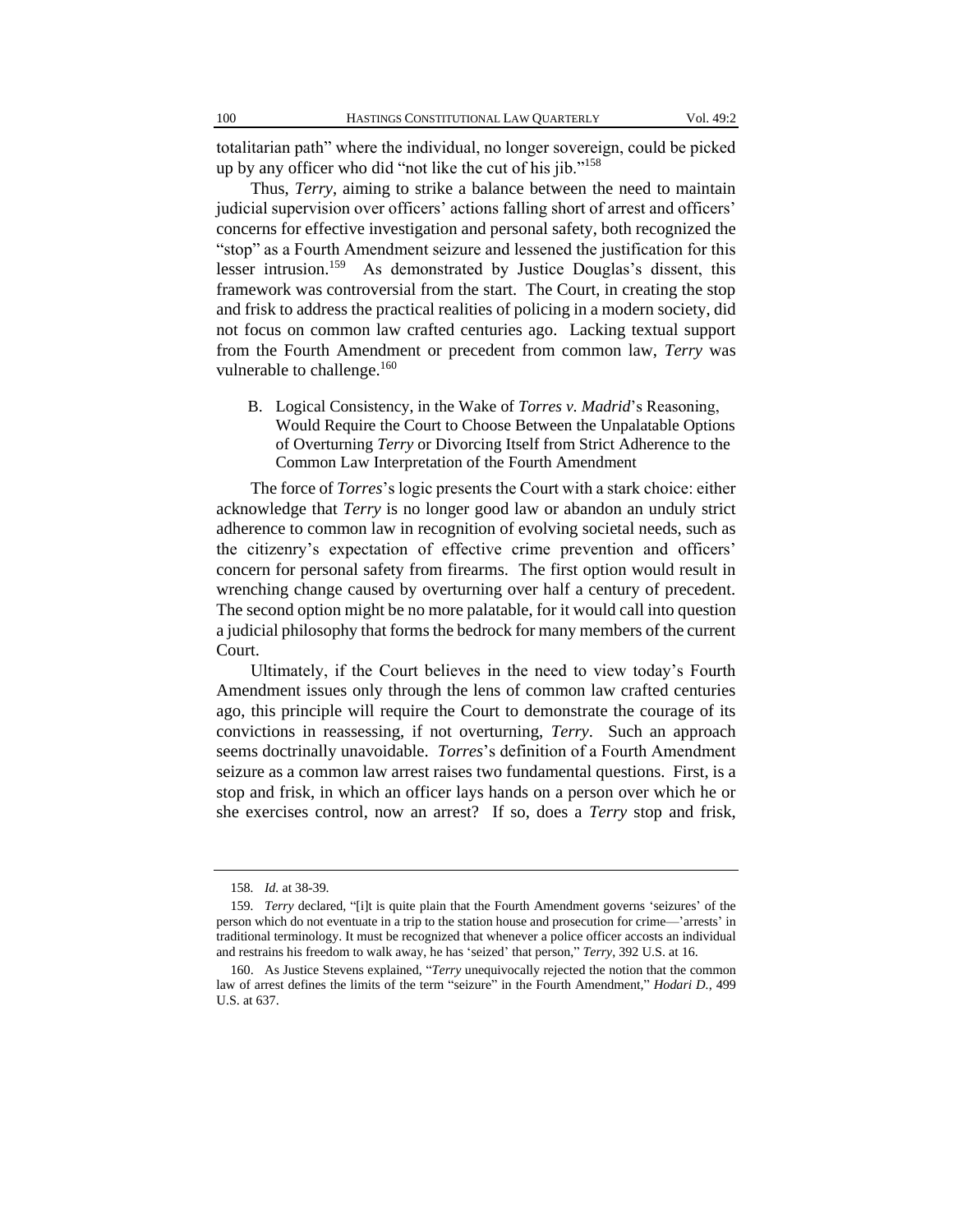performed on mere reasonable suspicion, now violate the Fourth Amendment?

*Torres*'s language in defining a seizure as a common law arrest was hardly circumspect. The Court, stating that the common law deemed an arrest as any "seizure of the person,"<sup>161</sup> identified a link between seizure and arrest that went back to the "nation's very founding."<sup>162</sup> Such an equation between arrest and seizure left no room for a *Terry* stop and frisk, which was neither an arrest nor known to our Founders. *Terry*'s viability was further eroded by *Torres*'s description of the minimum force that could trigger an arrest as "any touching, however slight," with a "laying of hands," or even "the end of [a] finger."<sup>163</sup> *Terry*'s frisk would easily fulfill this minimal standard, as demonstrated by *Terry*'s own description of a frisk:

[T]he officer must feel with sensitive fingers every portion of the prisoner's body. A thorough search must be made of the prisoner's arms and armpits, waistline and back, the groin and area about the testicles, and entire surface of the legs down to the feet.<sup>164</sup>

The *Terry* Court deemed such a probing search to be "a serious intrusion upon the sanctity of the person, which may inflict great indignity and arouse strong resentment, and it is not to be undertaken lightly.<sup>165</sup> Seen through *Torres*'s eyes, an officer's feeling with "sensitive fingers" every part of a person's body, including the groin, certainly clears an arrest's standard of a tap by a mace or "any touching, however slight" with the end of a finger.<sup>166</sup>

*Torres*, however, included an objective "intent to restrain" or "to apprehend" requirement in its arrest definition, noting that mere accidental contact would not qualify as an arrest.<sup>167</sup> Here, *Terry*, once again, fulfills *Torres*'s arrest standard because a frisk, especially of a person's sensitive places, cannot be effectively done without first apprehending and restraining a person; frisks are not effectively performed on those who are resisting or fleeing. A *Terry* frisk, necessitating the suspect to be under the officer's control, exceeds the requirements of a *Torres* arrest, which can be accomplished even when the suspect succeeds in fleeing.<sup>168</sup> *Torres* emphasized that some arrests, "did not culminate in actual control of the individual, let alone a trip to the goal," because an arresting officer need only,

<sup>161</sup>*. Torres*, 141 S. Ct. at 996.

<sup>162</sup>*. Id.*

<sup>163</sup>*. Id.*

<sup>164</sup>*. Terry*, 392 U.S. at 17, n. 13.

<sup>165</sup>*. Terry*, 392 U.S. at 17.

<sup>166</sup>*. Torres*, 141 S. Ct. at 996.

<sup>167</sup>*. Id.* at 998.

<sup>168.</sup> An officer fulfills a *Torres* arrest "even if the person does not submit and is not subdued," *id.* at 1003.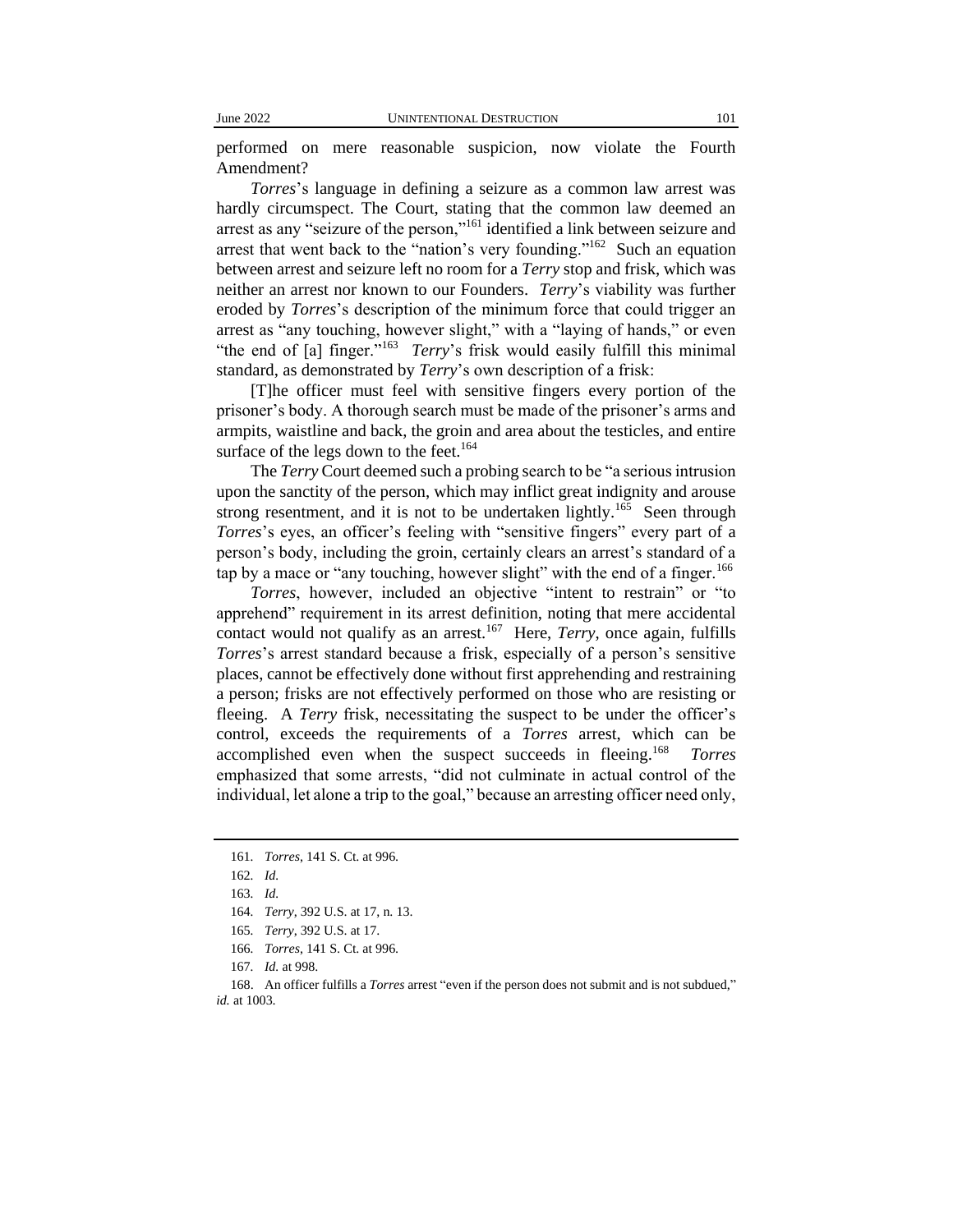"for one moment," take possession of the suspect's person.<sup>169</sup> Therefore, Officers Madrid and Williamson satisfied *Torres*'s common law arrest rule even though Torres continued to flee for 75 miles.<sup>170</sup> In *Terry*, McFadden spun Terry around, patted him down, and reached into the breast pocket of his coat to recover a gun.<sup>171</sup> *Terry*'s seizure, in spinning an individual around and changing the direction that the person is facing, and then probing the surfaces of clothing for a weapon, involved unquestioned control of another person. Thus, even with the intent requirement, there exists a clear answer to our first question about the severity of the *Terry* stop and frisk—after *Torres*, a stop and frisk would now clearly satisfy the definition of an arrest.

Deeming a *Terry* stop and frisk to be an arrest prompts exploration of the second question about whether a *Terry* stop and frisk based on mere reasonable suspicion violates the Fourth Amendment. A *Terry* stop and frisk, amounting to a *Torres* arrest, needs the support of probable cause because any arrest, to be constitutionally valid, requires that the arresting officer, "at the moment of arrest," have the "probable cause to make it."<sup>172</sup> Quite simply, *Terry*'s reasonable suspicion no longer satisfies this fundamental Fourth Amendment mandate.<sup>173</sup>

The current Court could overrule *Terry* because *Terry*'s own reasoning gave the Court an opening to do away with the stop and frisk. While *Terry* did reference common law by noting the sacredness of an individual's right to control one's own person,  $174$  the Court meant to address modern concerns, such as "police-community tensions in the crowded centers of our Nation's cities."<sup>175</sup> To rule on these contemporary troubles, *Terry* weighed the competing interests of the government and the citizen.<sup>176</sup> *Terry*, which Justice Scalia described as representing "the original-meaning-is-irrelevant,

173. Once a *Terry* stop graduates into an arrest, police need probable cause to support this greater intrusion, Florida v. Royer, 460 U.S. 491, 507 (1983).

<sup>169</sup>*. Id.* at 1000.

<sup>170</sup>*. Id.* at 1004.

<sup>171</sup>*. Terry*, 392 U.S. at 7.

<sup>172.</sup> Justice Stevens noted, "[p]rior to *Terry***,** the Fourth Amendment proscribed any seizure of the person that was not supported by the same probable-cause showing that would justify a custodial arrest," *Hodari D*., 499 U.S. at 635 (Stevens, J., dissenting). He continued, "in *Terry***,** the Court abandoned its traditional view that a seizure under the Fourth Amendment required probable cause, and, instead, expanded the definition of a seizure to include an investigative stop made on less than probable cause," *Terry*, 392 U.S. at 637. The Court has required probable cause for arrest; "Whether that arrest was constitutionally valid depends in turn upon whether, at the moment the arrest was made, the officers had probable cause to make it—whether at that moment the facts and circumstances within their knowledge and of which they had reasonably trustworthy information were sufficient to warrant a prudent man in believing that the petitioner had committed or was committing an offense." Beck v. Ohio, 379 U.S. 89, 91 (1964).

<sup>174</sup>*. Terry*, 392 U.S. at 9.

<sup>175</sup>*. Id.* at 9, 12.

<sup>176</sup>*. Id.* at 22-25.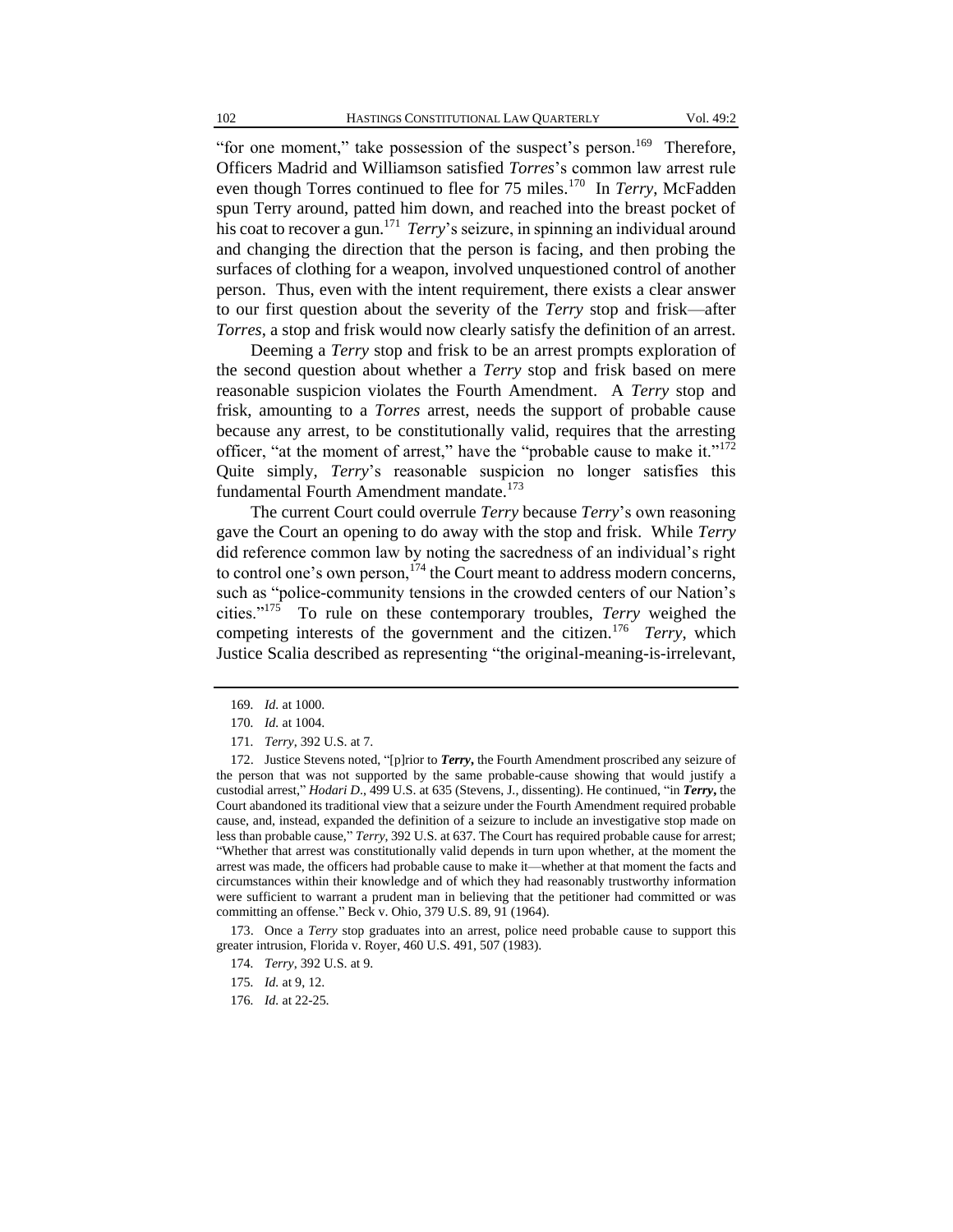good-policy-is-constitutional-law school of jurisprudence," did not bother to consider authorities such as the *Countess of Rutland's Case*. 177 Ironically, this once modern approach has lost much of its currency with today's Court.

The Court has repeatedly turned to the Founding era, in a variety of contexts, to analyze Fourth Amendment issues. *Carpenter v. United States* harkened back to the "Founding generation," and the colonial era when considering something as modern as government surveillance of cell-site location information.<sup>178</sup> Atwater v. City of Lago Vista turned the clock all the way back to the Statute of Winchester in 1285 to assess the lawfulness of an arrest.<sup>179</sup> In *Virginia v. Moore*, the Court "look[ed] to the statutes and common law of the founding era to determine the norms that the Fourth Amendment was meant to preserve" to decide whether to suppress evidence obtained during an arrest in violation of state law.<sup>180</sup> These cases offer examples of the Court's turn to originalism, a judicial philosophy championed by Justice Bork a mere eight years after *Terry* was handed down.<sup>181</sup> As noted by Brandon J. Murrill, "[f]or many years, some prominent scholars (such as Robert Bork) argued that in interpreting the Constitution, one should look to the original intent of the people who drafted, proposed, adopted, or ratified the Constitution to determine what those people wanted to convey through the text."<sup>182</sup> Originalism has become so accepted at the Court that even Justice Elena Kagan, hardly known as a conservative justice, has conceded that "we [the Justices] are all originalists."<sup>183</sup>

One member of the Court has already explicitly questioned the viability of the *Terry* stop and frisk. Justice Scalia, concurring in *Minnesota v. Dickerson*, announced that he was unaware "of any precedent" to support *Terry*'s "physical search of a person thus temporarily detained for questioning."<sup>184</sup> The common law would only allow a "frisk" during "a full custodial arrest on probable cause," and this search would be allowed only because "a full physical search incident to the arrest" is justified during an

<sup>177.</sup> Minnesota v. Dickerson, 508 U.S. 366, 382 (1993) (Scalia, J., concurring).

<sup>178.</sup> Carpenter v. U.S. 138 S. Ct. 2206, 2213, 2214, 2211 (2018). Justice Thomas, in dissent, even considered "Locke and the English legal tradition," *id.* at 2239 (Thomas, J., dissenting).

<sup>179</sup>**.** Atwater v. City of Lago Vista, 532 U.S. 318, 333 (2001).

<sup>180</sup>**.** Virginia v. Moore, 553 U.S. 164, 168 (2008).

<sup>181.</sup> Robert H. Bork offered his originalist views in a 1984 lecture series, BRANDON J. MURRILL, MODES OF CONSTITUTIONAL INTERPRETATION 7 (Congressional Research Service, 2018), citing ROBERT H. BORK, TRADITION AND MORALITY IN CONSTITUTIONAL LAW: THE FRANCIS BOYER LECTURES ON PUBLIC POLICY 10 (1984).

<sup>182</sup>*. Id.* at 7.

<sup>183</sup>*. Id.* at 9 (citing THE NOMINATION OF ELENA KAGAN TO BE AN ASSOCIATE JUSTICE OF THE SUPREME COURT OF THE UNITED STATES: HEARING BEFORE THE S. COMM. ON THE JUDICIARY PART 1, 111th Cong. 62 (2010)).

<sup>184.</sup> Minnesota v. Dickerson, 508 U.S. 366, 381 (1993) (Scalia, J., concurring).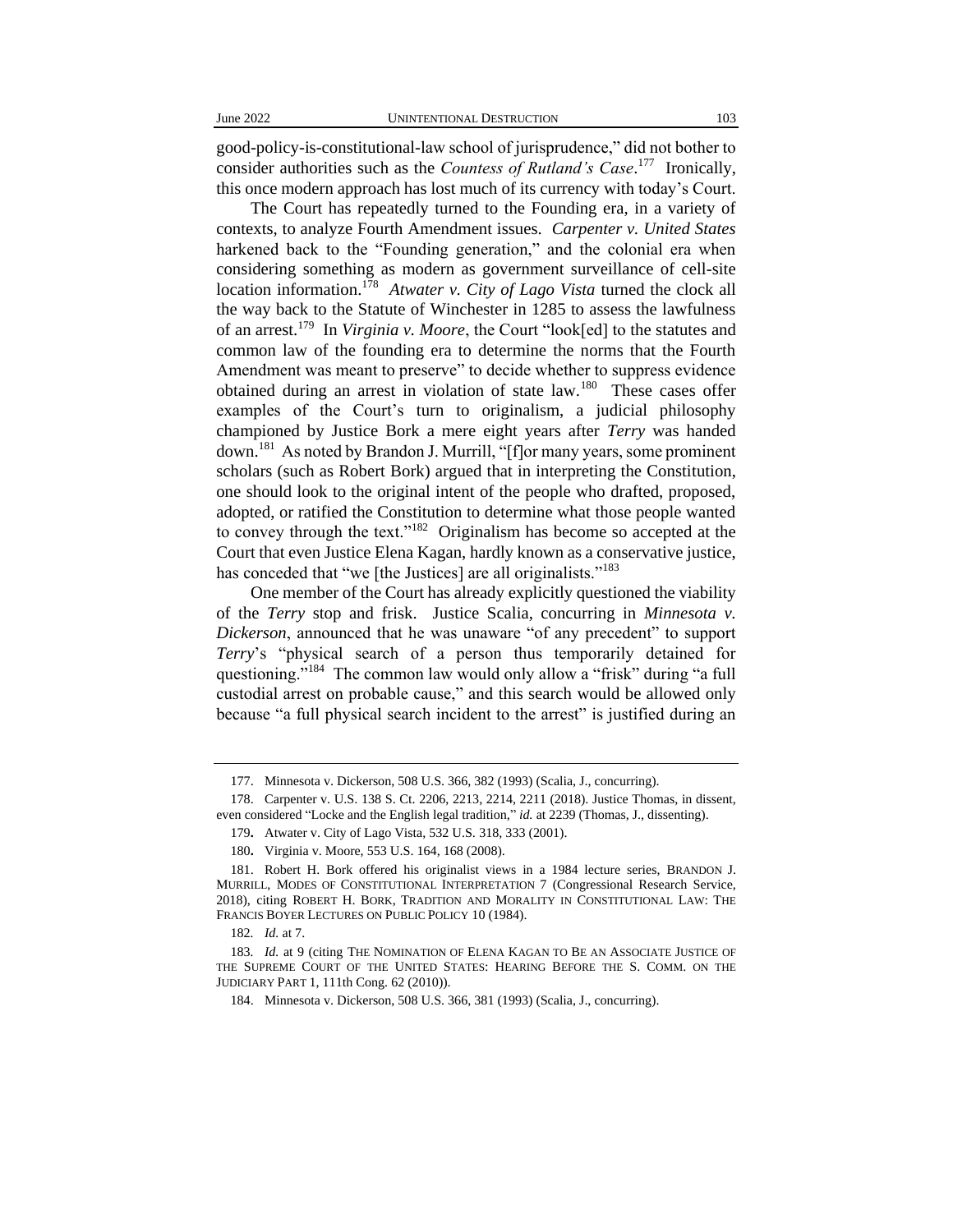arrest.<sup>185</sup> Ominously for *Terry*, since a "detention did not rise to the level of a full-blown arrest (and was not supported by the degree of cause needful for that purpose), there appears to be no clear support at common law for physically searching the suspect."<sup>186</sup> Finally, Justice Scalia "frankly doubt(ed)":

[W]hether the fiercely proud men who adopted our Fourth Amendment would have allowed themselves to be subjected, on mere *suspicion* of being armed and dangerous, to such indignity—which is described as follows in a police manual:

Check the subject's neck and collar. A check should be made under the subject's arm. Next a check should be made of the upper back. The lower back should also be checked. "A check should be made of the upper part of the man's chest and the lower region around the stomach. The belt, a favorite concealment spot, should be checked. The inside thigh and crotch area also should be searched. The legs should be checked for possible weapons. The last items to be checked are the shoes and cuffs of the subject.<sup>187</sup>

What if, after *Torres*, the Court came to share Justice Scalia's doubt, substituting the mace that touched the countess for the balancing scales *Terry* so carefully employed? *Terry* itself understood the dangers that would be unleashed in dooming the stop and frisk. The *Terry* Court realized that the frisk protected an interest beyond the mere investigation of crime—the safety and even the life of the officer.<sup>188</sup> Outlawing the frisk would be "clearly unreasonable" because it would unnecessarily deny the officer the means to neutralize a threat that kills many officers and wounds thousands more.<sup>189</sup> The argument that officers could perform a search once they had probable cause ignored a harsh reality; "a perfectly reasonable apprehension of danger may arise long before the officer is possessed of adequate information to justify taking a person into custody for the purpose of prosecuting him for a crime."<sup>190</sup>

Doing away with the *Terry* stop and frisk would place the Court in a terrible bind, for the stop and frisk enables an officer to perform functions to which even Terry, as the petitioner, did not object. The Court in *Terry* stated:

Petitioner does not argue that a police officer should refrain from making any investigation of suspicious circumstances until such time as he

<sup>185</sup>*. Id.*

<sup>186</sup>*. Id.*

<sup>187</sup>*. Dickerson*, 508 U.S. at 381-82.

<sup>188</sup>*. Terry* noted, "[w]e are now concerned with more than the governmental interest in investigating crime; in addition, there is the more immediate interest of the police officer in taking steps to assure himself that the person with whom he is dealing is not armed with a weapon that could unexpectedly and fatally be used against him," *Terry*, 392 U.S. at 23 (1968).

<sup>189</sup>*. Id.* at 23-24.

<sup>190</sup>*. Id.* at 26-27.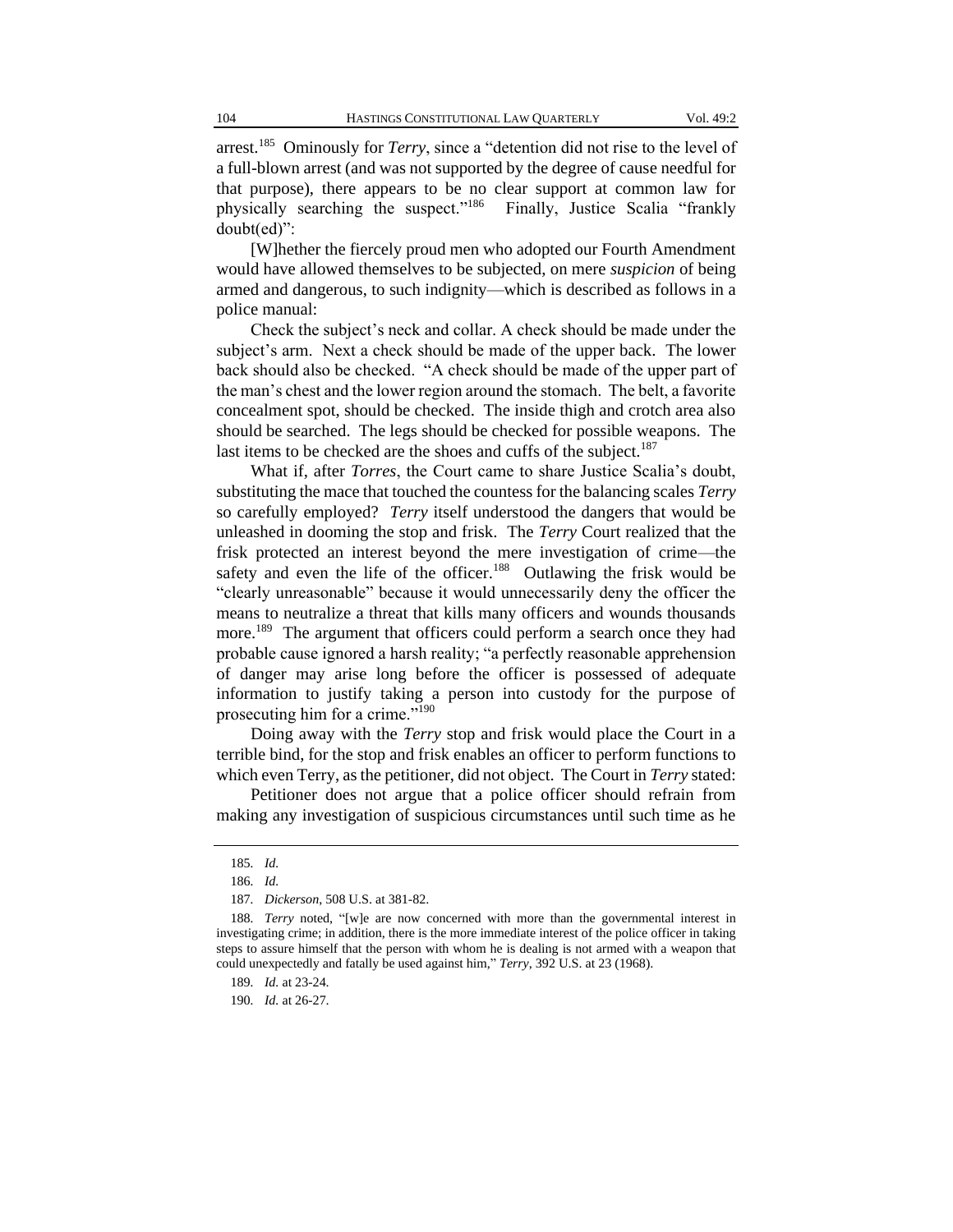has probable cause to make an arrest; nor does he deny that police officers in properly discharging their investigative function may find themselves confronting persons who might well be armed and dangerous. Moreover, he does not say that an officer is always unjustified in searching a suspect to discover weapons.<sup>191</sup>

Even Justice Scalia, a "*leading practitioner*" of originalism,<sup>192</sup> was in no rush to remove the *Terry* stop and frisk outright. He surmised that the frisk, even if impermissible in 1791, might be considered Constitutional in 1868, with the passage of the Fourteenth Amendment.<sup>193</sup> He considered that *Terry* could survive by reason of the advent of "concealed weapons capable of harming the interrogator quickly and from beyond arm's reach."<sup>194</sup> Justice Scalia even flirted with the idea of adhering to *Terry*'s ruling that police may perform a frisk while at the same time excluding, "the evidence incidentally discovered, on the theory that half a constitutional guarantee is better than none."<sup>195</sup> Ultimately, the best Justice Scalia could say about *Terry*'s creation of the frisk was that while, "I do not favor the mode of analysis in *Terry,* I cannot say that its result was wrong."<sup>196</sup> Thus, in the wake of *Torres*, *Terry* is vulnerable. The Court is faced with a pressing need to clarify the law by either swapping the *Countess of Rutland's Case* for *Terry* in pursuit of

195*. Id.*

196*. Id*. However, following the force of *Torres*'s logic to deem the *Terry* stop and frisk unreasonable without the common law's probable cause would address the concerns of reformers who see in *Terry* an invitation to limitless intrusions, exacerbation of community tensions, racial profiling, and an attack on dignity, *see* Michael S. Klein, *Plain Touch and Stop-and-Frisk Policing: The Intersection of Race, Drugs, and Disorder,* 53 CRIM. LAW BULL. 1189 (2017). The *Terry* Court itself understood the costs of a stop and frisk, declaring, "[e]ven a limited search of the outer clothing for weapons constitutes a severe, though brief, intrusion upon cherished personal security, and it must surely be an annoying, frightening, and perhaps humiliating experience," *Terry*, 392 U.S. at 24-25. Further, encounters with police, whether by *Terry* stops or arrests, can turn deadly. "American police forces killed three people per day in 2019, for a total of nearly 1,100 killings," Tucker Higgins & John W. Schoen, *These 4 charts describe police violence in America*, CNBC POLITICS (June 1, 2020), https://www.cnbc.com/2020/06/01/george-floyd-death-police-violencein-the-us-in-4-charts.html. Reformers could take a page out of *Torres*'s book by referring to the understanding of the Founders in quoting *Dunaway v. New York*: "Hostility to seizures based on mere suspicion was a prime motivation for the adoption of the Fourth Amendment, and decisions immediately after its adoption affirmed that "common rumor or report, suspicion, or even 'strong reason to suspect' was not adequate to support a warrant for arrest," Dunaway v. New York, 442 U.S. 200, 213 (1979). The Court's unlikely abandonment of the *Terry* stop and frisk would amount to a dramatic about-face for a Court which has repeatedly eroded Fourth Amendment protection against *Terry*'s intrusions. For instance, "[s]ince the Court created reasonable suspicion, it has authorized police to consider your ethnicity, where you live, what you wear, and how you behave as factors for consideration," Thomas B. McAffee, *Terry, Traffic Stops, and Tragedy: Conflicts and Concerns in the Wake of Kansas v. Glover*, 19 SEATTLE J. FOR SOC. JUST. 251, 271 (2020).

<sup>191</sup>*. Id.* at 25.

<sup>192.</sup> Jeremy Telman, *Originalism: A Thing Worth Doing*, 42 OHIO N.U. L. REV. 529, 529 (2016).

<sup>193</sup>*. Dickerson*, 508 U.S. at 382 (Scalia, J., concurring).

<sup>194</sup>*. Dickerson*, 508 U.S. at 382.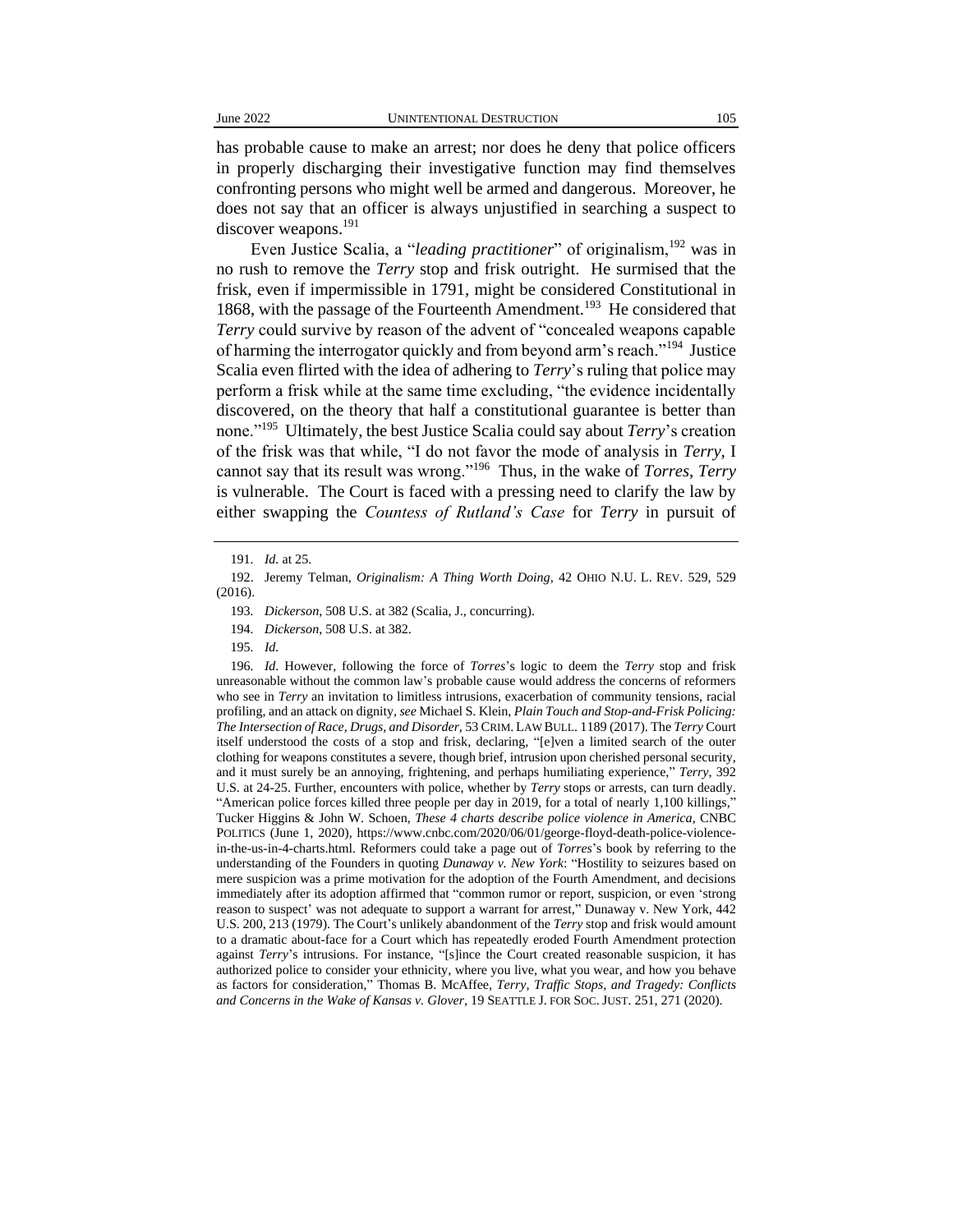consistent originalism or holding its nose, acknowledging the evolution of the law, and reaffirming *Terry*'s legitimacy.

C. Application of Common Law Rules to Policing Today Should Be Performed with a Recognition that Centuries-Old Institutions and Norms Cannot Supply Every Answer to Fourth Amendment Issues.

In the first line of his novel, *The Go-Between*, L. P. Hartley writes, "[t]he past is a foreign country: they do things differently there."<sup>197</sup> While the law during the time of the Founders rightly informs constitutional inquiry, perhaps application of legal rules crafted centuries ago should be tempered with a recognition that the concerns facing both the citizenry and the police have changed drastically since English common law was defining a seizure of a person. In a time when police can employ a robot wielding a C4-bomb to end a standoff $198$  and can hunt down a serial killer with genealogical DNA,<sup>199</sup> arguing over whether a countess was "seized" by the tap of a mace might demonstrate rigidity rather than fidelity. Even a brief overview of the times of common law reveals the chasm between England's Edward I and the present day. $200$ 

Today's police likely would not even recognize as fellow officers the persons making arrests in some of the cases cited by *Torres*. The *Torres* Court heavily relied on the *Countess of Rutland's Case*, which dated from 1605,<sup>201</sup> while the dissent went as far back as *Seint John's Case* in 1592 to counter the Court's claims.<sup>202</sup> The Statute of Winchester, in 1285, defined law enforcement's obligations in the  $1500$ 's and  $1600$ 's in England.<sup>203</sup> The

<sup>197.</sup> L.P. HARTLEY, THE GO-BETWEEN 17 (New York Review Books, 1953).

<sup>198.</sup> Alina Selyukh & Gabriel Roseneberg, *Bomb Robots: What Makes Killing In Dallas Different And What Happens Next?*, NAT'L. PUB. RADIO (July 8, 2016), https://www.npr.org/sections/thetwo-way/2016/07/08/485262777/for-the-first-time-police-useda-bomb-robot-to-kill.

<sup>199.</sup> Aja Romano, *DNA Profiles from Ancestry Websites Helped Identify the Golden State Killer Suspect: He Wasn't the First Criminal to Fall to Familial DNA Matching, and He Won't Be the Last*, VOX (Apr. 27, 2018), https://www.vox.com/2018/4/27/17290288/golden-state-killerjoseph-james-deangelo-dna-profile-match.

<sup>200.</sup> King Edward I (1272-1307), who enacted the Statute of Winchester (1285), has been called "the English Justinian" for reigning over "one of the most important eras of legal reform in English legal history," Jonathan Rose, *The Legal Profession in Medieval England: A History of Regulation*, 48 SYRACUSE L. REV. 1, 34-35 (1998). "The Statute of Winchester, 1285, was "the great legislative landmark which crystallized then current rules and practices. For several centuries it afforded authoritative guidance to courts and writers," Jerome Hall, *Legal and Social Aspects of Arrest Without Warran*t, 49 HARV. L. REV. 566, 579 (1936).

<sup>201</sup>*. Torres*, 141 S. Ct. at 997.

<sup>202</sup>*. Id.* at 1013 (Gorsuch, J., dissenting).

<sup>203.</sup> J.M. BEATTIE, POLICING AND PUNISHMENT IN LONDON, 1660—1750: URBAN CRIME AND THE LIMITS OF TERROR, 114 (Oxford University Press, 2001). The Court, in *Atwater v. City of Lago Vista*, has referred to the Statute of Winchester in analyzing the Fourth Amendment seizure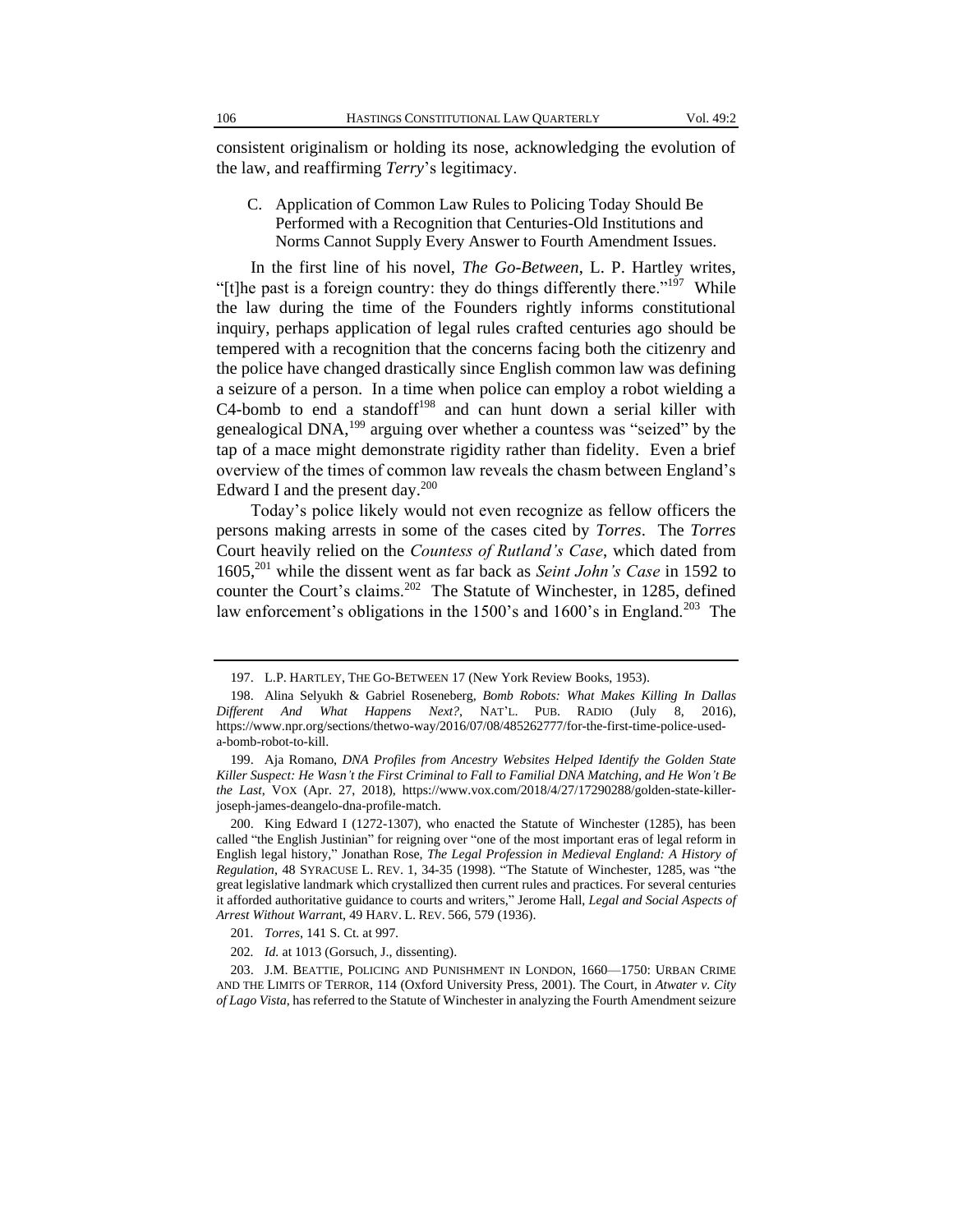Statute of Winchester provided the legal basis for the night watch<sup>204</sup> which, in the era before electricity, dealt with the "heightened threat of danger" that came with darkness.<sup>205</sup> The rules of the day required that, should anyone commit a serious crime, villagers were to "raise a 'hue and cry,' and, upon hearing the call, to bring their own weapons and pursue the criminal."<sup>206</sup> As late as 1660, the constables keeping order were not the career officers of today. Instead, these officials "were expected to be neither paid nor experienced, but ordinary citizens, serving for a year in turn."<sup>207</sup> Even in 1700, England did not have a "public body" that investigated crimes or gathered evidence for criminal prosecution; such tasks were "left to the victim."<sup>208</sup> Into this vacuum came the "thief-taker," who would seek out and prosecute criminals for profit.<sup>209</sup> The profit motive distorted thief-takers' incentives, causing them to commit "shady," "illegal," and even "vicious" practices, such as entrapment<sup>210</sup> or the planting of evidence.<sup>211</sup> In short, England did not create professional police forces "until the mid-nineteenth century."<sup>212</sup>

Even the officers who enforced the laws at the time of the framers—the era informing the Fourth Amendment—performed seizures of persons in a context importantly different from today. As in England, there were neither police departments nor professional law enforcement officers in the North American colonies or early states.<sup>213</sup> Law enforcement in the new nation consisted of unsalaried freemen pressed into service for one year.<sup>214</sup> Rather than investigate crimes, a constable, typically only numbering one per parish

206. David B. Kopel, *It Isn't About Duck Hunting: The British Origins of the Right to Bear Arms*, 93 MICH. L. REV. 1333, 1337 (1995).

207. BEATTIE, *supra* note 203, at 114.

211. 53 Brian K. Pinaire, *Who Let (The) Dog Out? On the British Roots of American Bounty Hunting*, 47 CRIM. LAW BULL. 1169, 1176 (2011).

212. Kopel, *supra* note 206, at 1337.

213. Thomas Y. Davies, *Recovering the Original Fourth Amendment*, 98 MICH. L. REV. 547, 620 (1999).

of a person in the specific context of arrest, Atwater v. City of Lago Vista, 532 U.S. 318, 333 (2001).

<sup>204.</sup> BEATTIE, *supra* note 203, at 173.

<sup>205</sup>*. Atwater*, 532 U.S. at 333-34. As J. M. Beattie noted, "[r]obbery and murder were 'the most vile Works of Darkness.'" Therefore, "the anxieties that darkness gave rise to had been met by the formation of a night watch in the thirteenth century, and by rules about who could use the streets after dark," BEATTIE,*supra* note 203, at 169. The Statute of Winchester (1285) provided for the hue and cry duty, Jerome Hall*, Legal and Social Aspects of Arrest Without Warrant*, 49 HARV. L. REV. 566, 579-80 (1936).

<sup>208</sup>*. Id.* at 226.

<sup>209</sup>*. Id.* at 217.

<sup>210</sup>*. Id.*

<sup>214</sup>*. Id.* at 620-21.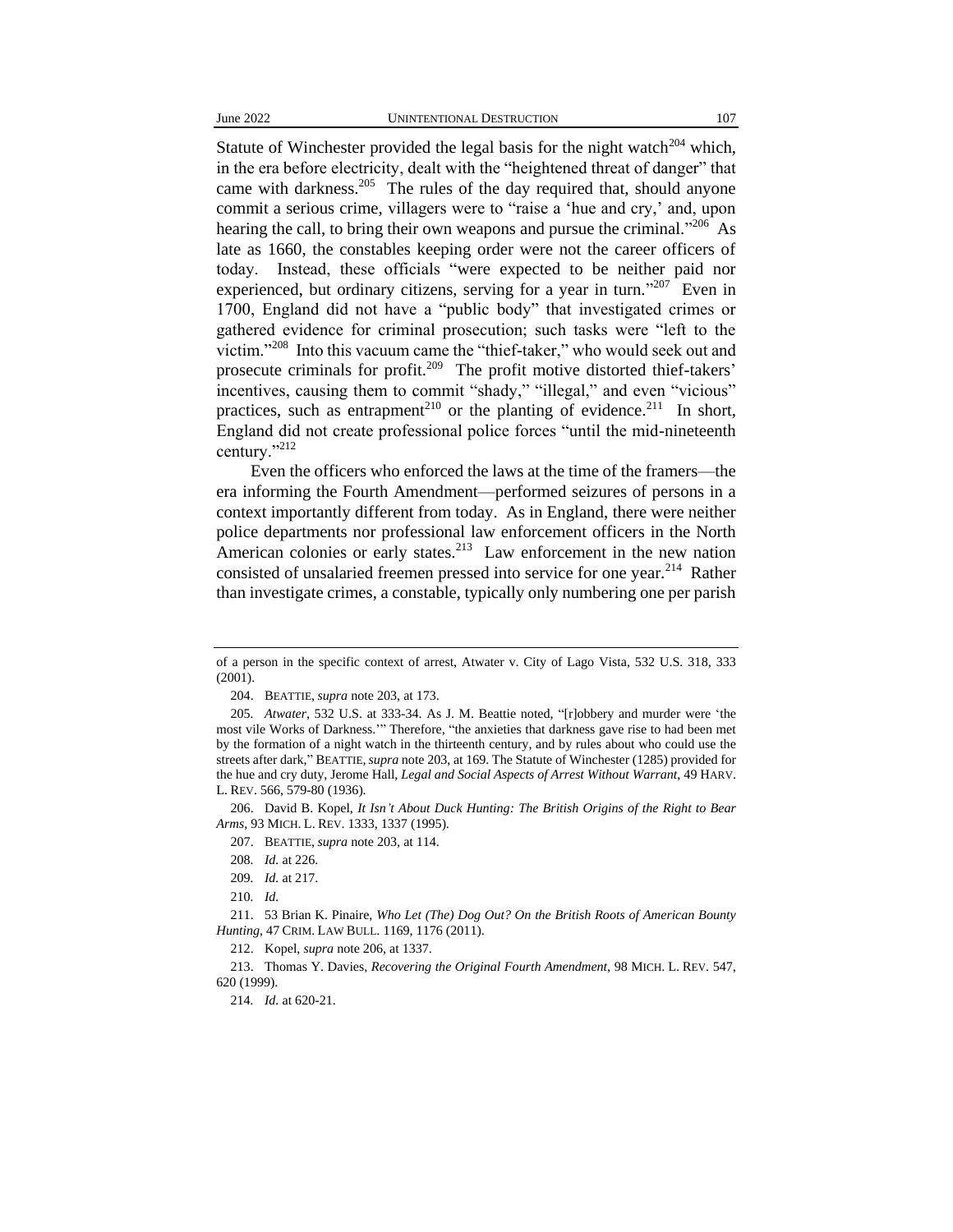or ward, would watch taverns for drunks or fights.<sup>215</sup> In most cases, victims, rather than police, initiated the criminal justice process by raising the "hue and cry" or swearing out a complaint.<sup>216</sup>

Therefore, the *Torres* Court, in limiting the definition of today's seizures within the confines of common law, are jamming a square peg into a round hole. The Court relied on the norms of a preindustrial society oppressed each night by darkness to determine the rights of a postindustrial age that never sleeps. *Torres* employed rules meant for unsavory thief takers or civilians mandated to respond to a hue and cry to professionals spending their entire careers in government. The Court used rules meant to govern annual placeholders who reacted as crimes occurred to organized departments who aim to proactively prevent crime. As the legal commentator, Thomas Y. Davies, noted, applying "the original meaning of the language of the Fourth Amendment in a completely changed social and institutional context would subvert the purpose the Framers had in mind when they adopted the text."<sup>217</sup> He further warned:

[E]ven constitutional standards cannot remain static when everything to which they relate undergoes change. Even constitutional law is not autonomous from larger social, institutional, and political changes. The reality of deep change since the framing means that the original meaning generally cannot directly speak to modern issues.<sup>218</sup>

The Court itself has recognized the limits of originalism. Even *Hodari D.* conceded that not every common law rule should be "elevated to constitutional proscription."<sup>219</sup> Indeed, in *Tennessee v. Garner*, another case involving a seizure by shooting, the Court explicitly stated that the common law could not "be directly translated to the present day."<sup>220</sup> Garner refused to constrain its ruling to common law because it recognized the change in circumstances that had accrued over the centuries.<sup>221</sup> While *Garner*'s changed circumstances involved the increasing sophistication in firearms and evolution in the law of arrest, the changes confronting *Torres* span not only advancing technology and law, but also the very character of law enforcement and society's expectations regarding crime prevention.<sup>222</sup>

220. Tennessee v. Garner, 471 U.S. 1, 14 (1985).

<sup>215</sup>*. Id.*

<sup>216</sup>*. Id.* at 622.

<sup>217</sup>*.* Davies, *supra* note 213 at 740-41.

<sup>218</sup>*. Id.* at 741.

<sup>219</sup>*. Hodari D.*, 499 U.S. at 626, n. 2 (1991).

<sup>221</sup>*. Id.*

<sup>222</sup>*. Garner* noted, "In short, though the common-law pedigree of Tennessee's rule is pure on its face, changes in the legal and technological context mean the rule is distorted almost beyond recognition when literally applied," *id.* at 15.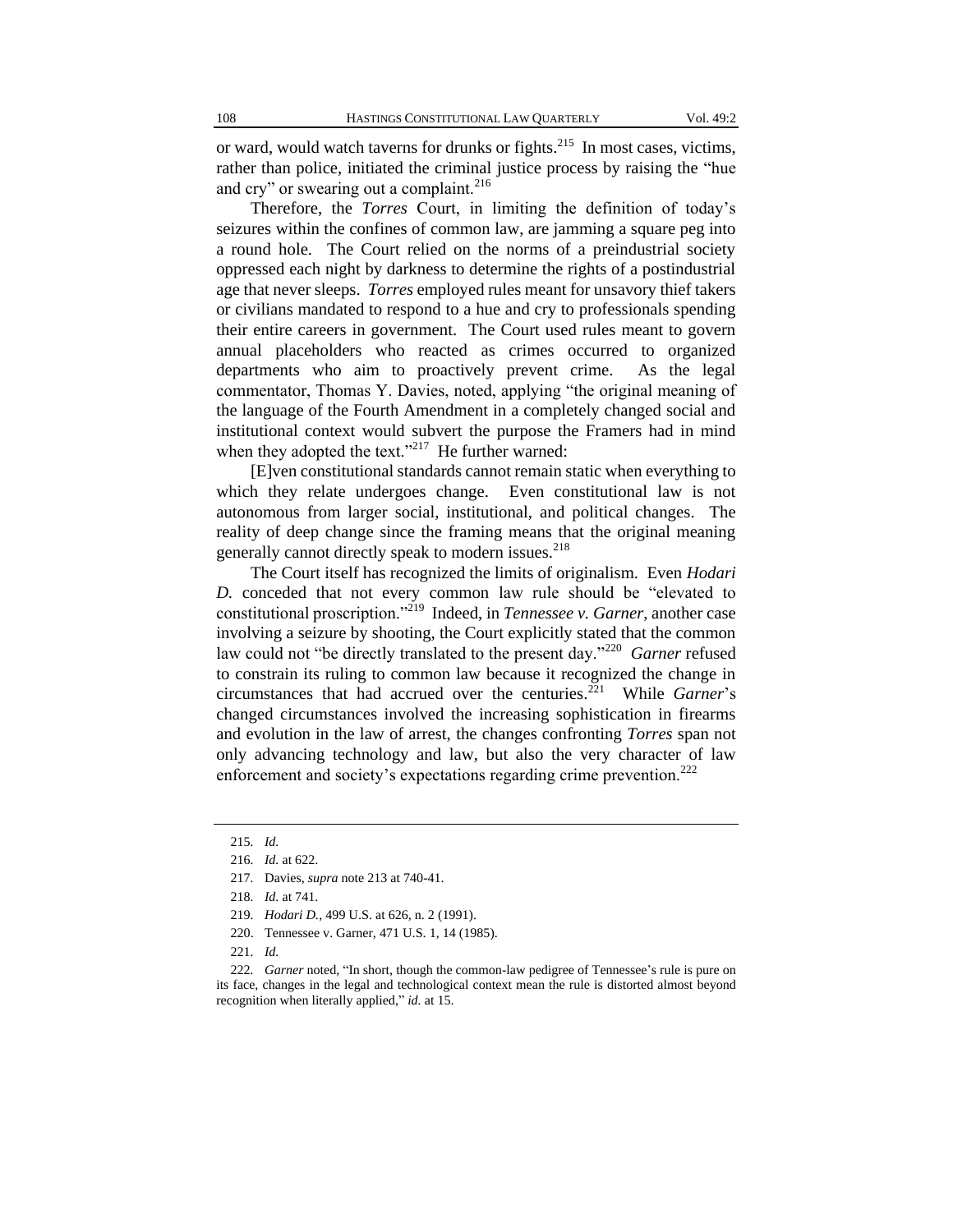If the Court should again acknowledge that there are limits to the constitutional guidance provided by common law, where could it turn? Can the Court release itself from the grip of common law without risking wrenching change? As noted in Part IV.D. below, a solution exists near at hand that will allow the Court to avoid the extreme of overturning fifty years of precedent due to the touching of a countess with a mace.

D. The More Practical, and Less Radical, Solution for the Court Would Be to Recognize *Terry* as Valid Precedent in the Long Evolution of Fourth Amendment Interpretation

The Court, instead of provoking the uncertainty that would come with overturning a half-century of precedent that has occurred since its decision in *Terry*, should loosen its grip on originalism, or more properly, free itself from the grip of this judicial philosophy. As noted on the Supreme Court's own website, Chief Justice John Marshall, cousin of the author of the Declaration of Independence, understanding that the Constitution was not stuck in the amber of common law, declared, "[w]e must never forget that it is a constitution we are expounding … intended to endure for ages to come, and consequently, to be adapted to the various crises of human affairs." $223$ The wisest course for the Court would be to ensure that *Torres*'s cleaving to the common law of arrest not limit Fourth Amendment protection against unreasonable seizures of the person.

Instead, the Court should do something utterly unremarkable—adhere to precedent. *Torres*'s reliance on common law, to the virtual exclusion of all other authority, amounted to an extension of *Hodari D.*, a case in which Justice Stevens identified the danger of the Court's self-imposed common law blinders. Justice Stevens noted that *Hodari D.*'s "narrow construction" of a Fourth Amendment seizure represented a "significant" and "unfortunate departure" from, and unfaithfulness to, prior case law.<sup>224</sup> He explained that the Court "ignor[ed]" *Terry*, which simply ruled that officers seized a person "when the officer, by means of physical force or show of authority, has in some way restrained the liberty of a citizen." $225$  Thus, the "touchstone of a seizure is the restraint of an individual's personal liberty '*in some way*."<sup>226</sup> This broad language provides more extensive protection because it applies the Fourth Amendment when liberty is restrained in simply "some way."<sup>227</sup>

<sup>223</sup>**.** Supreme Court of the United States, *The Court and Constitutional Interpretation*, https://www.supremecourt.gov/about/constitutional.aspx.

<sup>224</sup>*. Hodari D.*, 499 U.S. at 629-30 (Stevens, J., dissenting). Justice Stevens argued, "the major premise underpinning the majority's entire analysis today—that the common law of arrest should define the term "seizure" for Fourth Amendment purposes … is seriously flawed," *id.* at 637.

<sup>225</sup>*. Id.* at 637.

<sup>226</sup>*. Id.* (emphasis in original).

<sup>227</sup>*. Id.*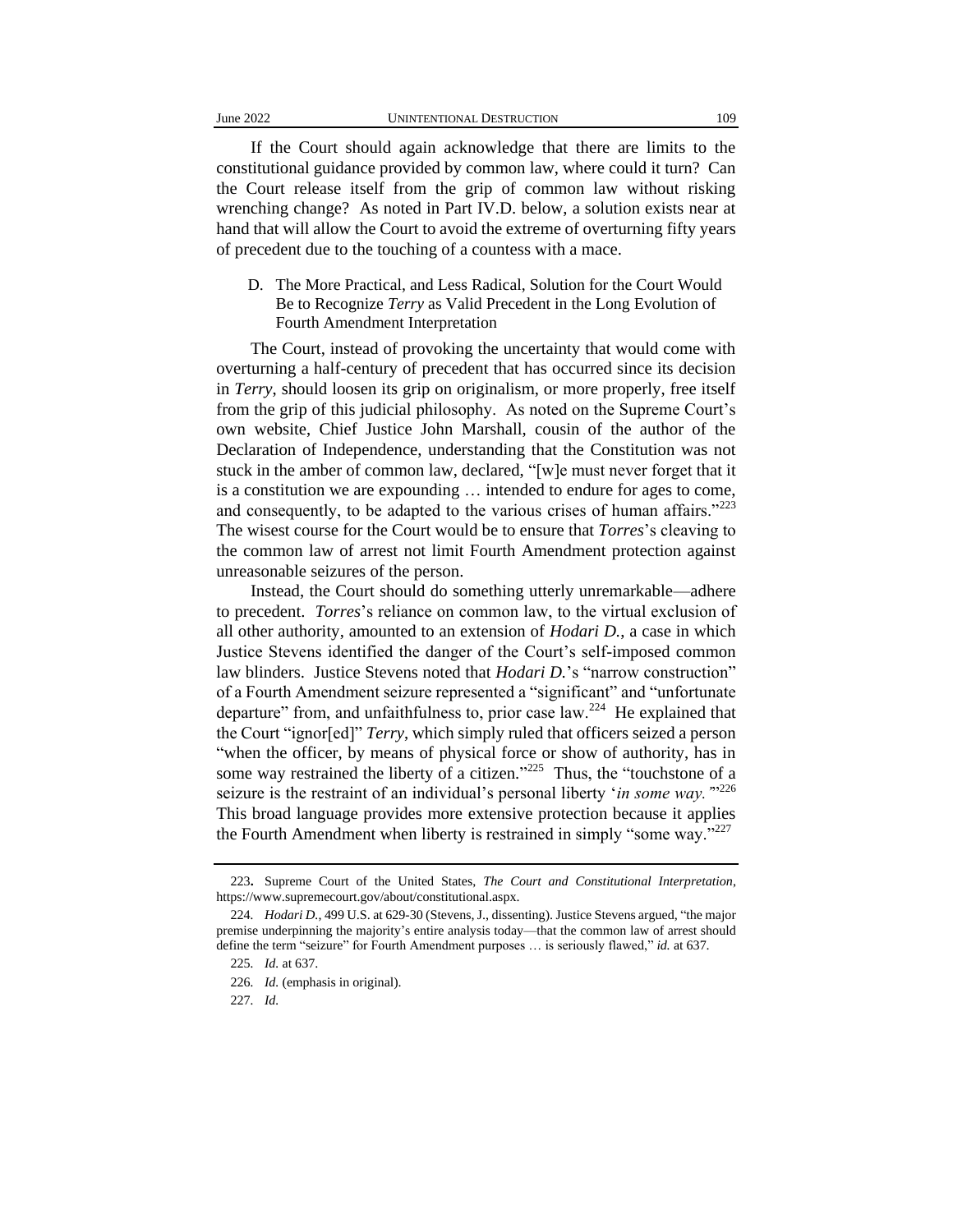The Court, applying *Terry* in *United States v. Mendenhall*, noted that a seizure occurred when, "in view of all of the circumstances surrounding the incident, a reasonable person would have believed that he was not free to leave."<sup>228</sup> Mendenhall declared, "[a]s long as the person to whom questions are put remains free to disregard the questions and walk away, there has been no intrusion upon that person's liberty or privacy as would require some particularized and objective justification."<sup>229</sup> The Court, in *Florida v*. *Bostick*, refined the seizure definition to account for those situations where a person's freedom to "walk away" is constrained by circumstances other than police action, such as when officers approach a person already seated on a bus.<sup>230</sup> When the *Terry*/*Mendenhall* "free to leave" analysis is inapplicable, *Bostick* deemed the appropriate inquiry was "whether a reasonable person would feel free to decline the officers' requests or otherwise terminate the encounter."<sup>231</sup> "Free to decline" appears as broad as freedom to "disregard." *Bostick*, however, offered even broader language for determining a seizure: when officers "communicated to a reasonable person that he was not at liberty to ignore the police presence and go about his business."<sup>232</sup> Since it is a rare situation when a person feels that he or she can simply ignore an officer who is attempting to make contact, this definition should cover much police behavior indeed.

A return to the earlier **"**free to disregard the questions and walk away**"** seizure definition, if fully honored, would offer a series of benefits. First, faithfully applying this precedent would genuinely fulfill the Fourth Amendment**'**s purpose of preserving **"**the right to be let alone—the most comprehensive of rights and the right most valued by civilized men.<sup>"233</sup> If the Court today truly found a seizure whenever a reasonable person in the citizen**'**s shoes felt unable to walk away or even to disregard questions an officer put to the person, Fourth Amendment reasonableness would become a part of many more police citizen contacts. Further, this rule would simplify Fourth Amendment seizure issues by removing the common law distinction between seizures by force and seizures by asserted authority. While *Mendenhall* noted that a person could be seized by either **"**means of physical force or a show of authority,**"** it did not offer a separate definition for these two methods of restraining liberty.<sup>234</sup> The notion, started in *Hodari D.* and deepened in *Torres*, that **"**our prior cases contemplated a distinction between

<sup>228</sup>*. Mendenhall*, 446 U.S. at 554.

<sup>229</sup>*. Id.*

<sup>230</sup>**.** Florida v. Bostick, 501 U.S. 429, 436 (1991).

<sup>231</sup>*. Bostick*, 501 U.S. at 436.

<sup>232</sup>*. Id.* at 437.

<sup>233</sup>**.** Olmstead v. United States, 277 U.S. 438, 478 (1928) (Brandeis, J., dissenting).

<sup>234</sup>*. Mendenhall*, 446 U.S. at 553.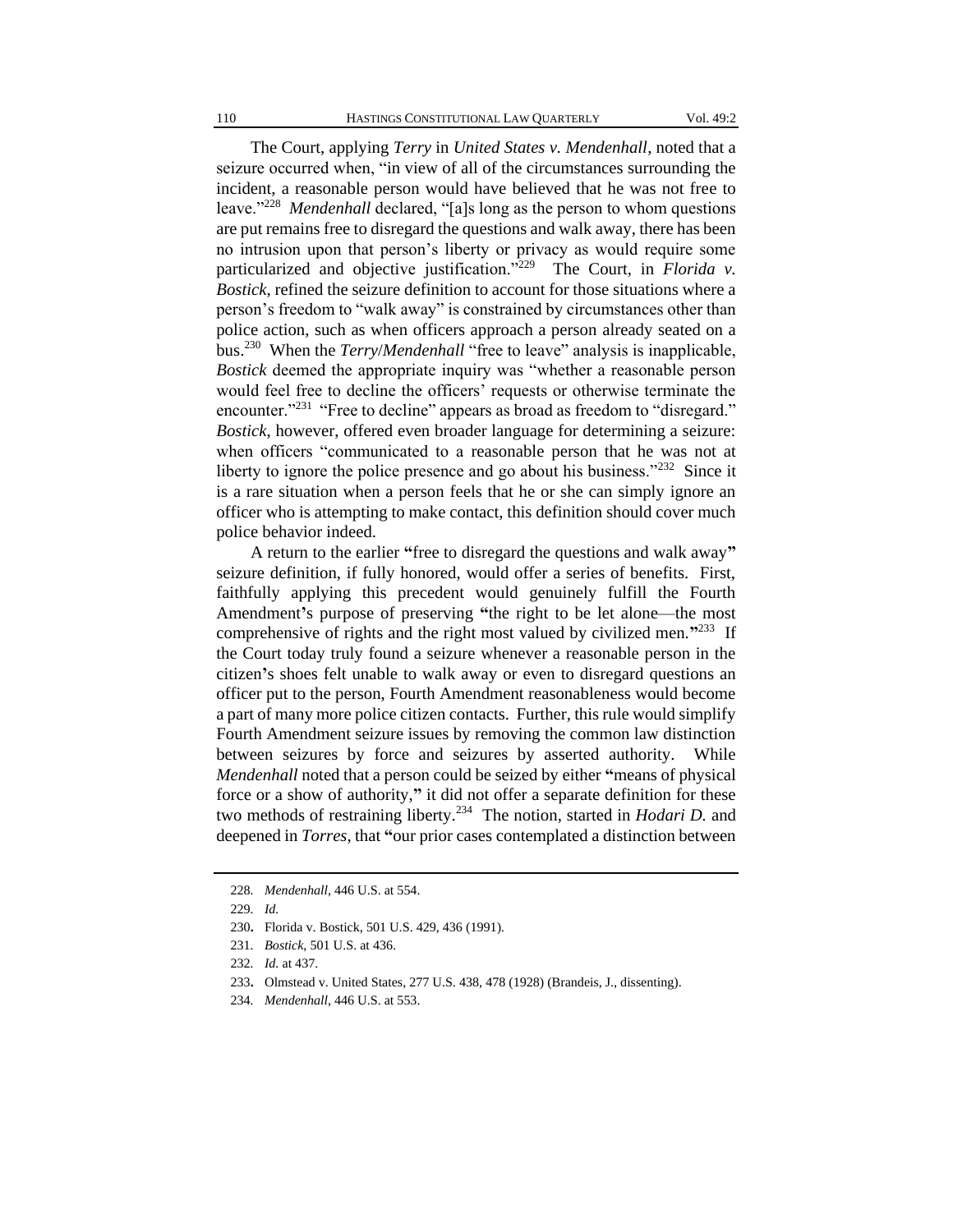seizures effected by a touching on the one hand, and those effected by a show of force on the other hand**"** is **"**nothing if not creative lawmaking**"** which needlessly complicates Fourth Amendment analysis.<sup>235</sup> Finally, the **"**free to disregard the questions and walk away**"** seizure definition would properly place the power back with the individual citizen because, unless a reasonable person in the situation felt he or she could disregard the officer, Fourth Amendment protection would limit official conduct.

The *Terry* stop and frisk is hardly without problems.<sup>236</sup> Further, the Court**'**s own extensions of official powers in the decades since *Terry* created the stop and frisk have only exacerbated troubles. $237$  However, the precipitous destruction of over fifty years of case law, based on expansive language from a narrowly applied judicial philosophy, could have profoundly disturbing consequences.

### **V. Conclusion**

Akhil Amar, in his book, *The Bill of Rights: Creation and Reconstruction*, asked whether "many of us are guilty of a kind of curiously selective ancestor worship—one that gives too much credit to James Madison and not enough to John Bingham."<sup>238</sup> John Bingham was "the main

<sup>235</sup>*. Hodari D.*, 499 U.S. at 642 (1991) (Stevens, J., dissenting).

<sup>236.</sup> The full extent of *Terry*'s troubles is an issue beyond the scope of this Article. However, several genuine concerns have been identified. A disproportionate number of those subjected to *Terry* stops have been people of color, Paul J. Larkin, *Flight, Race, and Terrys Stops: Commonwealth v. Warren*, 16 GEO. J.L. & PUB. POL'Y 163, 190 (2018). Moreover, as Wayne R. LaFave, has noted, "police are on the watch for 'suspicious' travelers, and when a modicum of supposedly suspicious circumstances are observed—or, perhaps, even on a hunch or pursuant to such arbitrary considerations as the color of the driver's skin—it is only a matter of time before some technical or trivial offense produces the necessary excuse for a traffic stop," Wayne R. LaFave, *The "Routine Traffic Stop" from Start to Finish: Too Much "Routine*,*" Not Enough Fourth Amendment*, 102 MICH. L. REV. 1843, 1844-45 (2004). Many of these traffic stops, based on reasonable suspicion, are *Terry* stops, *id.* at 1848. Further, "[n]early five decades after the Supreme Court's decision in *Terry v. Ohio*, courts find it difficult to explain what level of detail constitutes reasonable suspicion to stop a potential suspect following a completed crime," Aliza Hochman Bloom, *When Too Many People Can Be Stopped: The Erosion of Reasonable Suspicion Required for a Terry Stop*, 9 ALABAMA C.R. & C. L. L. REV. 257, 258 (2018).

<sup>237.</sup> I have addressed the Court's improper expansion of officers' powers in performing *Terry* stops in other articles, including, George M. Dery III, *Allowing "Lawless Police Conduct" in Order to Forbid "Lawless Civilian Conduct": The Court Further Erodes the Exclusionary Rule in Utah v. Strieff*, 44 HASTINGS CONST. L.Q. 393 (2017); George M. Dery III and Jacklyn R. Vasquez, *Why Should an "Innocent Citizen" Shoulder the Burden of an Officer's Mistake of Law? Heien v. North Carolina Tells Police to Detain First and Learn the Law Later*, 20 BERKELEY J. CRIM. L. 301 (2015); George M. Dery III and Kevin Meehan, *The Devil is in the Details: The Supreme Court Erodes the Fourth Amendment in Applying Reasonable Suspicion in Navarette v. California*, 21 WASH. & LEE J. C. R. & SOC. JUST. 275 (2015).

<sup>238.</sup> AKHIL REED AMAR, THE BILL OF RIGHTS: CREATION AND RECONSTRUCTION, 293 (Yale University Press, 1998).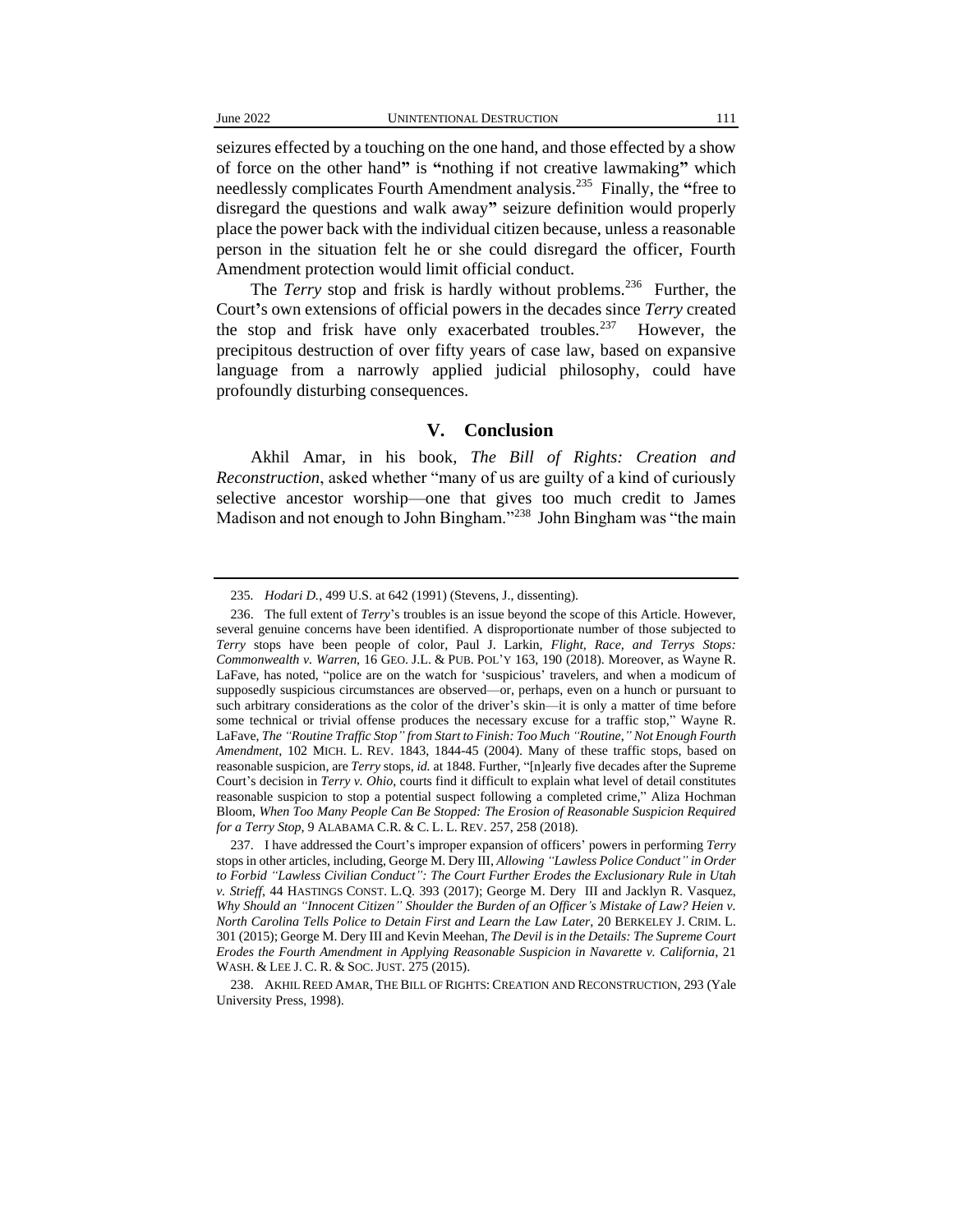author of Section I" of the Fourteenth Amendment.<sup>239</sup> The Court eventually interpreted the Fourteenth Amendment's Due Process Clause as incorporating most of the protections in the Bill of Rights, including the rights and remedies of the Fourth Amendment, to limit abuse by officials in the states.<sup>240</sup> The fact that John Bingham needs to be identified as a drafter of the Fourteenth Amendment while James Madison is generally known as the father of our Constitution neatly illustrates Amar's point.<sup>241</sup> Amar argued that, in our telling of the "stock stories" about the Bill of Rights, we have "exaggerated the Creation and diminished the Reconstruction;" we have focused on the Bill of Rights when they were first ratified without appreciating the changes these rights underwent in the wake of the Civil War.<sup>242</sup> The lesson here is crucial. While there is no gainsaying that the intentions of the Founders provide invaluable insight into Fourth Amendment rights, such evidence cannot be viewed in a vacuum sealed shut in  $1605.^{243}$  Instead, true fealty to the Fourth Amendment right against unreasonable seizure of the person requires recognition of the profound changes that have occurred since the "1789 Bill of Rights."<sup>244</sup>

The common law of England, rather than trapping the Court in squabbles over competing interpretations about the touch of a mace,  $245$ should be providing guidance on the larger purpose of the Fourth Amendment. The fundamental point of the Fourth Amendment is to protect the right "to be let alone," the "right to one's person."<sup>246</sup> The Court has long recognized that, "[n]o right is held more sacred, or is more carefully guarded by the common law, than the right of every individual to the possession and control of his own person, free from all restraint or interference of others, unless by clear and unquestionable authority of law."<sup>247</sup> *Terry*, sensitive to the "difficult and troublesome issues"<sup>248</sup> implicated by seizures, and wary of

<sup>239</sup>*. Id.* at 171.

<sup>240.</sup> Mapp v. Ohio, 367 U.S. 643, 655 (1961).

<sup>241</sup>*. Encyclopedia Britannica*, "The father of the Constitution, James Madison," https://www.britannica.com/biography/James-Madison/The-father-of-the-Constitution.

<sup>242.</sup> AMAR, *supra* note 238, at 293. Amar contended that, "in the very process of being absorbed into the Fourteenth Amendment, various rights and freedoms of the original Bill may be subtly but importantly transformed," *id.* at 223. Amar suggested that Fourth Amendment unreasonableness, when incorporated into the Fourteenth Amendment, was informed by its proximity to the Equal Protection Clause, *id.* at 268.

<sup>243</sup>*. Torres*, 141 S. Ct. at 997 (citing *Countess of Rutland's Case*, 6 Co. Rep. 52b, 77 Eng. Rep. 332 (Star Chamber 1605)).

<sup>244.</sup> AMAR, *supra* note 238, at 3.

<sup>245</sup>*. Id.* at 997, 1013.

<sup>246</sup>**.** Union Pac. R. Co. v. Botsford, 141 U.S. 250, 251 (1891).

<sup>247</sup>*. Id.*

<sup>248</sup>*. Terry*, 392 U.S. at 9.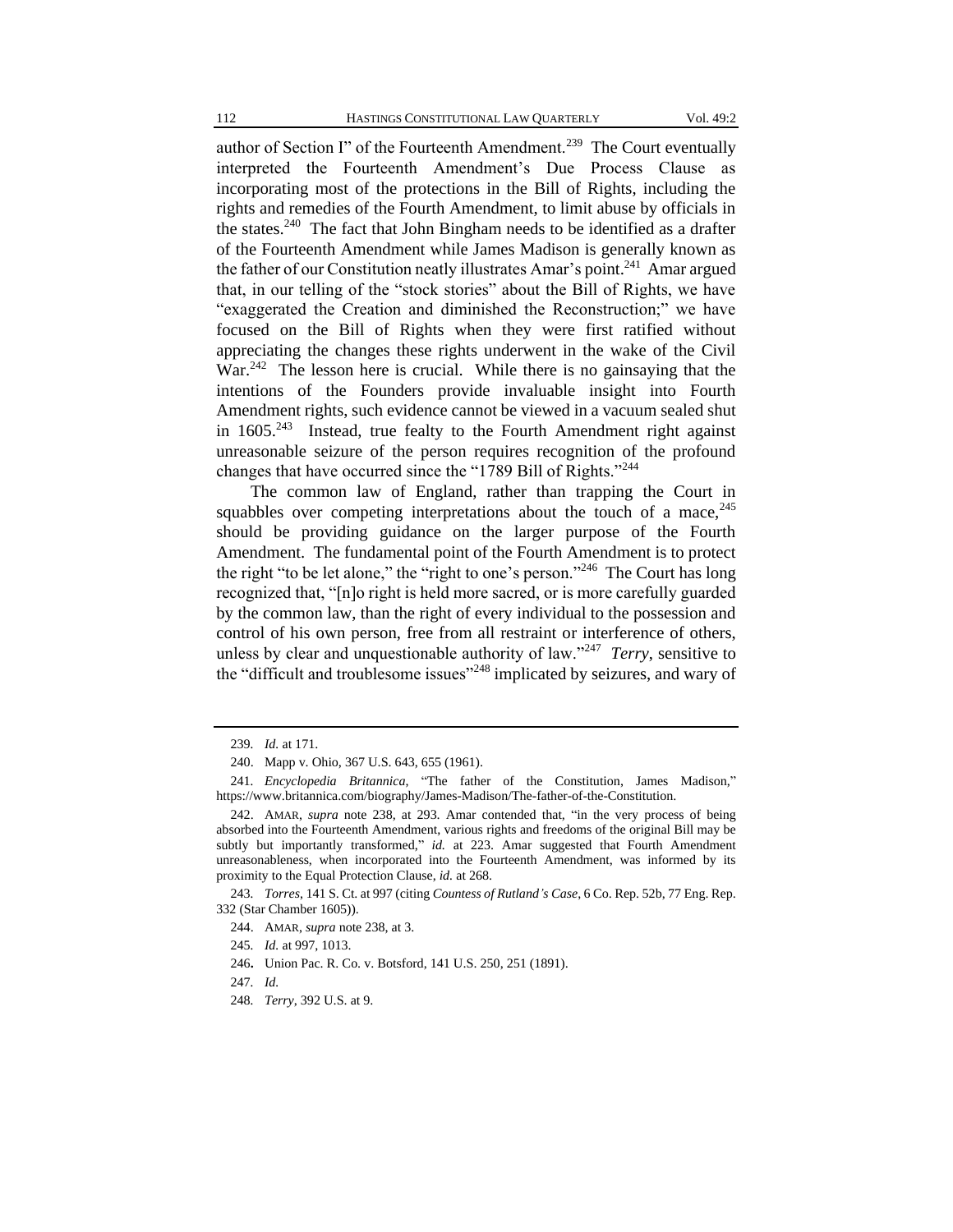"rigid and unthinking application" of rules, $^{249}$  appreciated the fundamental Fourth Amendment value of security over one's body.<sup>250</sup> The Court in *Torres*, seeking the timeless purity of an arrest at common law, missed the Fourth Amendment's larger meaning.

249*. Id.* at 15. 250*. Id.* at 9.